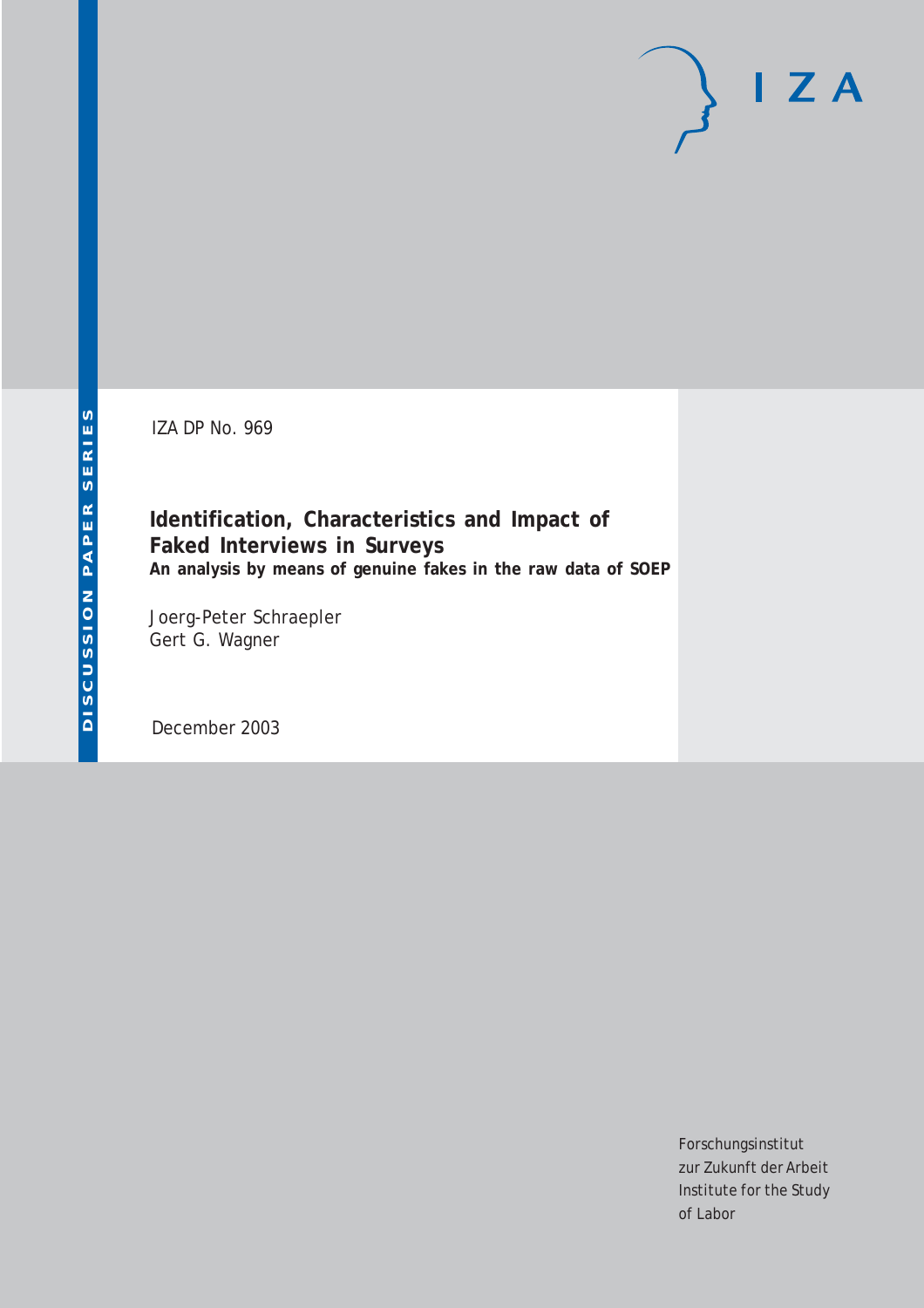# **Identification, Characteristics and Impact of Faked Interviews in Surveys**

**An analysis by means of genuine fakes in the raw data of SOEP** 

# **Joerg-Peter Schraepler**

*Ruhr University Bochum and DIW Berlin* 

# **Gert G. Wagner**

*DIW Berlin, Berlin University of Technology (TUB) and IZA Bonn* 

# Discussion Paper No. 969 December 2003

IZA

P.O. Box 7240 D-53072 Bonn Germany

Tel.: +49-228-3894-0 Fax: +49-228-3894-210 Email: [iza@iza.org](mailto:iza@iza.org)

This Discussion Paper is issued within the framework of IZA's research area *General Labor Economics.* Any opinions expressed here are those of the author(s) and not those of the institute. Research disseminated by IZA may include views on policy, but the institute itself takes no institutional policy positions.

The Institute for the Study of Labor (IZA) in Bonn is a local and virtual international research center and a place of communication between science, politics and business. IZA is an independent, nonprofit limited liability company (Gesellschaft mit beschränkter Haftung) supported by Deutsche Post World Net. The center is associated with the University of Bonn and offers a stimulating research environment through its research networks, research support, and visitors and doctoral programs. IZA engages in (i) original and internationally competitive research in all fields of labor economics, (ii) development of policy concepts, and (iii) dissemination of research results and concepts to the interested public. The current research program deals with (1) mobility and flexibility of labor, (2) internationalization of labor markets, (3) welfare state and labor market, (4) labor markets in transition countries, (5) the future of labor, (6) evaluation of labor market policies and projects and (7) general labor economics.

IZA Discussion Papers often represent preliminary work and are circulated to encourage discussion. Citation of such a paper should account for its provisional character. A revised version may be available on the IZA website ([www.iza.org](http://www.iza.org/)) or directly from the author.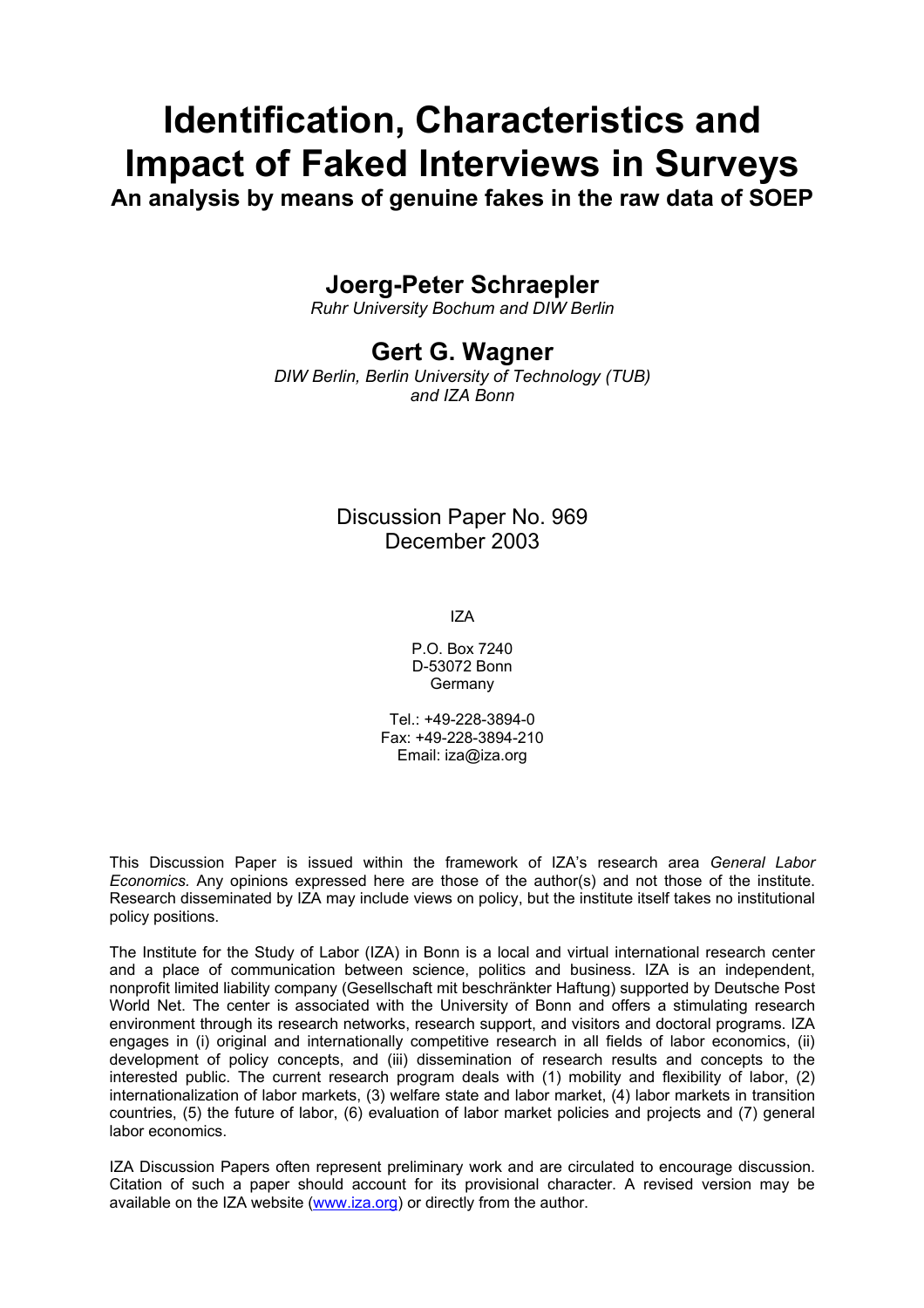IZA Discussion Paper No. 969 December 2003

# **ABSTRACT**

# **Identification, Characteristics and Impact of Faked Interviews in Surveys An analysis by means of genuine fakes in the raw data of SOEP**

To the best of our knowledge, most of the few methodological studies which analyze the impact of faked interviews on survey results are based on "artificial fakes" generated by project students in a "laboratory environment". In contrast, panel data provide a unique opportunity to identify data which are actually faked by interviewers. By comparing data of two waves almost all fakes are easily identifiable. So the raw data of the German Socio-Economic Panel Study (SOEP) provide a rich source of faked interviews because it is built on several sub-samples. However, because interviewers know that panel respondents will be interviewed again over the course of time, clever interviewers will not fake panel interviews. In fact, in raw data of SOEP the share is about only 0.5 percent of all records. The fakes are used for an analysis of the potential impact of non detected fakes on survey results. The major result is that the faked records have no impact on the mean and the proportions. But in very rare, exceptional cases there may be a bias in estimates of correlations and regression coefficients if fakes would not be detected. One should note that – except for some fakes in the first two waves of sample E – faked data were never disseminated within the widely-used SOEP. The fakes were detected before the data were released.

JEL Classification: C8, C4

Keywords: Benford's law, cheating, curbstoning, faked interviews, quality control, SOEP

Corresponding author:

Gert G. Wagner DIW Berlin Koenigin Luise Strasse 5 14191 Berlin Germany Email: [gwagner@diw.de](mailto:gwagner@diw.de) Tel.: +49 (30) 89789-290 Fax: +49 (30) 89789-109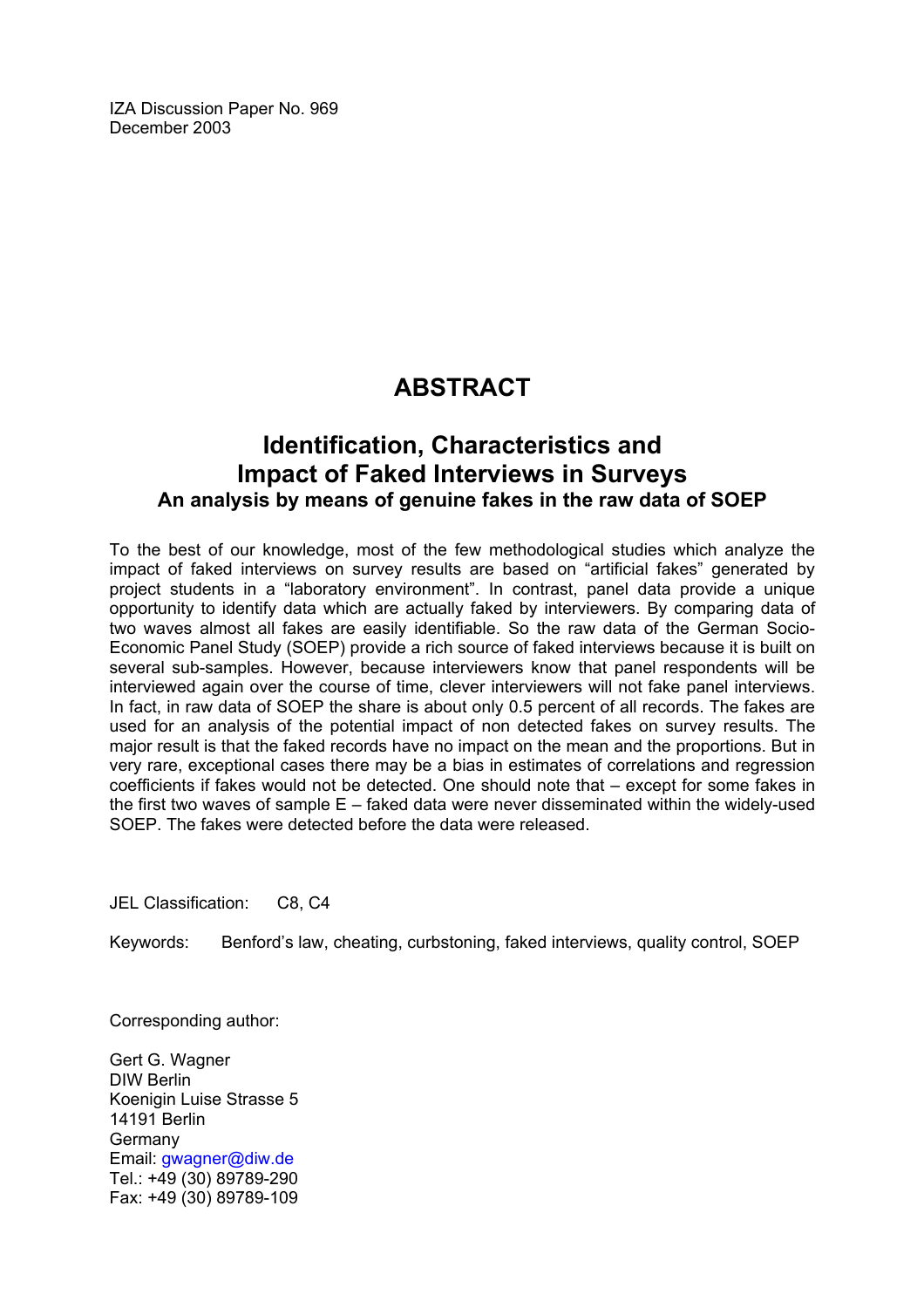# **1 Introduction**

In any survey in which the data are collected by personal interviews there is a danger of cheating by interviewers, or that some interviewers may fabricate data.<sup>1</sup> We can distinguish several forms of cheating.

First, the most blatant form is when an interviewer fabricates all "responses" for an entire questionnaire. The U.S. Bureau of the Census refers to this practice as "curbstoning", thus named because a census taker "stands at the curb" and guesses the number of residents in a building or house without ever entering. Interviewers who do this are called curbstoners<sup>2</sup> (cf. Moore and Marquis 1996).

A more subtle form is the second one, when an interviewer asks some questions in an interview and fabricates the responses to others.

A third form of cheating is when an interviewer knowingly deviates from prescribed interviewing procedures, such as conducting an interview with someone who is easily reachable and willing to participate in the place of the appropriate person.

Falsification might also include the acceptance of proxy information when self-response is required and the unauthorized use of the telephone when a personal visit is required.

In our paper we deal only with the first form of cheating, the fabrication of an entire interview. This is sometimes called "curbstoning" in the literature.

We focus on fabricated data in the German Socio-Economic Panel (SOEP). We are able to analyse raw data which is not available for regular analysis of SOEP. After a short review of the literature we provide some information about the quality control procedures which were used to detect the fakes. These verification methods are a subject of the few other studies which deal with fakes in surveys (c.f. Biemer/Stokes 1989; Stokes/Jones 1989; Bushery et al. 1999). Therefore in our paper we will try to go a step further and we will discuss some additional procedures which may be useful for detecting cheating behavior if the usual quality control is passed. We also apply an unconventional benchmark called Benford's Law, which is used by several accountants to discover frauds. In our last section we examine the possible and empirical impact of cheating on survey results.<sup>\*</sup>

From a SOEP user point of view it is worthwhile to mention that due to the quality control procedure of the fieldwork organization never faked data were available for a significant analyses. In the data set which is available for analyses faked data are deleted. There was only one exception in subsample E. Faked data on 11 households were in the data set for two waves and were taken out with the release of wave 3 of subsample E.

<sup>&</sup>lt;sup>1</sup> Here we do not address cheating by respondents who do not tell the "truth".

<sup>&</sup>lt;sup>2</sup> Curbstoning is a term that originated with 18<sup>th</sup>-century census-taking. This term was coined when it was discovered that some interviewers simply filled out interview schedules without even contacting a respondent. We are grateful to participants of the Workshop on "Item Non-response and Data Quality on Large Social

Surveys", at University of Basel for good critisizm and comments, especially to Rainer Schnell and our brilliant discussant Regina Riphahn. The usual disclaimer applies.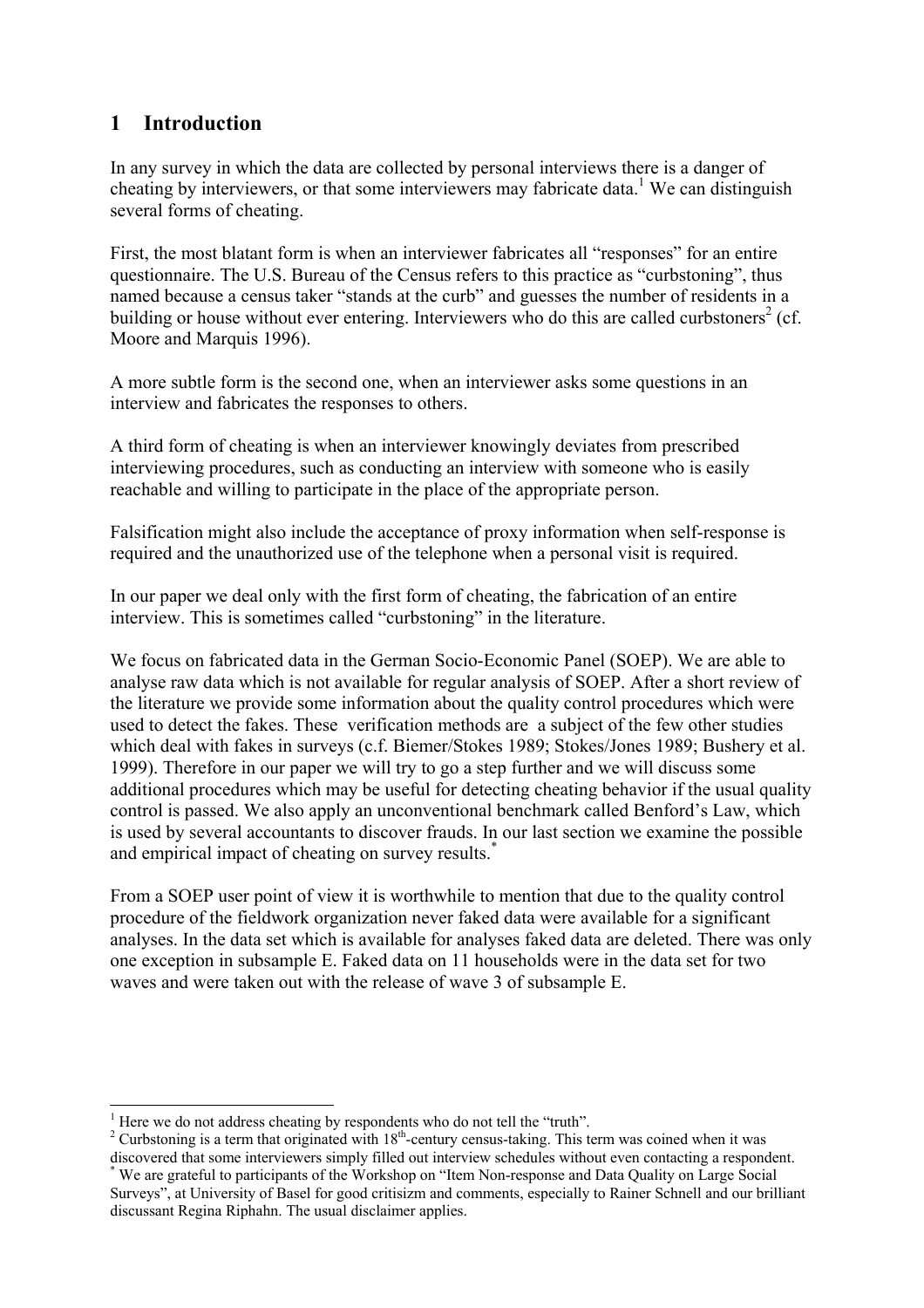# **2 Previous results on cheating behavior**

Compared to other methodological topics of statistics, there are only few studies dealing with cheating by interviewers known in the literature. Crespi (1945) described several factors that may contribute to cheating behavior. He distinguished between factors relating to questionnaire characteristics (design and length, difficult and antagonistic questions), administrative demoralizers (inadequate remuneration and training of the interviewer) as well as external factors (bad weather, bad neighborhoods, etc.). He proposed a dual strategy of eliminating demoralizers and using a verification method to deter cheating. Some more recent studies refer to these verification methods and deal with optimal designs of quality control samples to detect interviewer cheating (Biemer and Stokes 1989) and the evaluation of the quality control procedures for interviewers (Stokes and Jones 1989).

Because of the lack of factual information concerning the nature of interviewer falsification the U.S. Census Bureau implemented an "Interviewer Falsification Study" in the year 1982 (Schreiner, Pennie, and Newbrough 1988). In this study data were accumulated from fifteen surveys conducted by twelve U.S. Census Bureau regional offices over a five-year period. They found 205 cases of confirmed falsification. Most of these (74%) were detected through re-interviews<sup>3</sup> and the majority (79%) was determined to have fabricated interviews.<sup>4</sup> Their results provide evidence that the shorter the length of service, the more likely an interviewer will falsify data (Schreiner, Pennie, and Newbrough 1988). Furthermore, when new interviewers falsify data, it is usually a relatively high proportion of their assignments and they tend to fabricate entire interviews. Interviewers with five or more years of experience usually falsify a smaller proportion of their assignments and tend to classify eligible units as ineligible (Hood and Bushery 1997).

Other studies deal with the "quality" of faked interviews and the impact of fabricated data on substantive analysis. Reuband (1990) shows that students are able to reproduce data in fictive interviews using given demographic variables of real respondents (study on Germany).

Schnell (1991) performed a study in which he substituted 220 real interviews of the German General Social Survey (ALLBUS 1988,  $N = 3052$ ) with fictive interviews fabricated by sociology students and university colleagues. He analyses the quality of the fabricated data and the robustness of substantive empirical results by comparing the German General Social Survey with the substituted faked data. His main result is that univariate statistics such as proportions, means and variances are relatively robust against typical amounts of fabricated data in surveys (less than 5%). Nevertheless he also found some minor effects on multivariate statistics such as multiple regressions. Moreover, using simulations he shows that higher proportions of fabricated data in surveys will have a serious impact on multivariate statistics and data quality. In our paper we intend to prove his predictions based on simulation results with real faked data.

In the German ALLBUS in 1994 the ADM design was replaced with a new sampling design, which offers the opportunity to systematically check that the interviews  $(N = 3505)$  are performed correctly. The interviewers are given the address and the names of the respondent directly. In six percent of the cases irregularities were detected; half of them turned out to be

<sup>&</sup>lt;sup>3</sup> Reinterviews are an effective component of the interviewer quality control program of the U.S. Census Bureau.

<sup>&</sup>lt;sup>4</sup> The second highest type of falsification (18.5 percent) was deliberately misclassifying units as vacant when they were occupied (Schreiner/Pennie/Newbrough 1988). In an update of the database including information on all confirmed cases of falsification from 1982 to 1992, 305 cases of falsification were found (Cantwell, Bushery and Biemer 1992).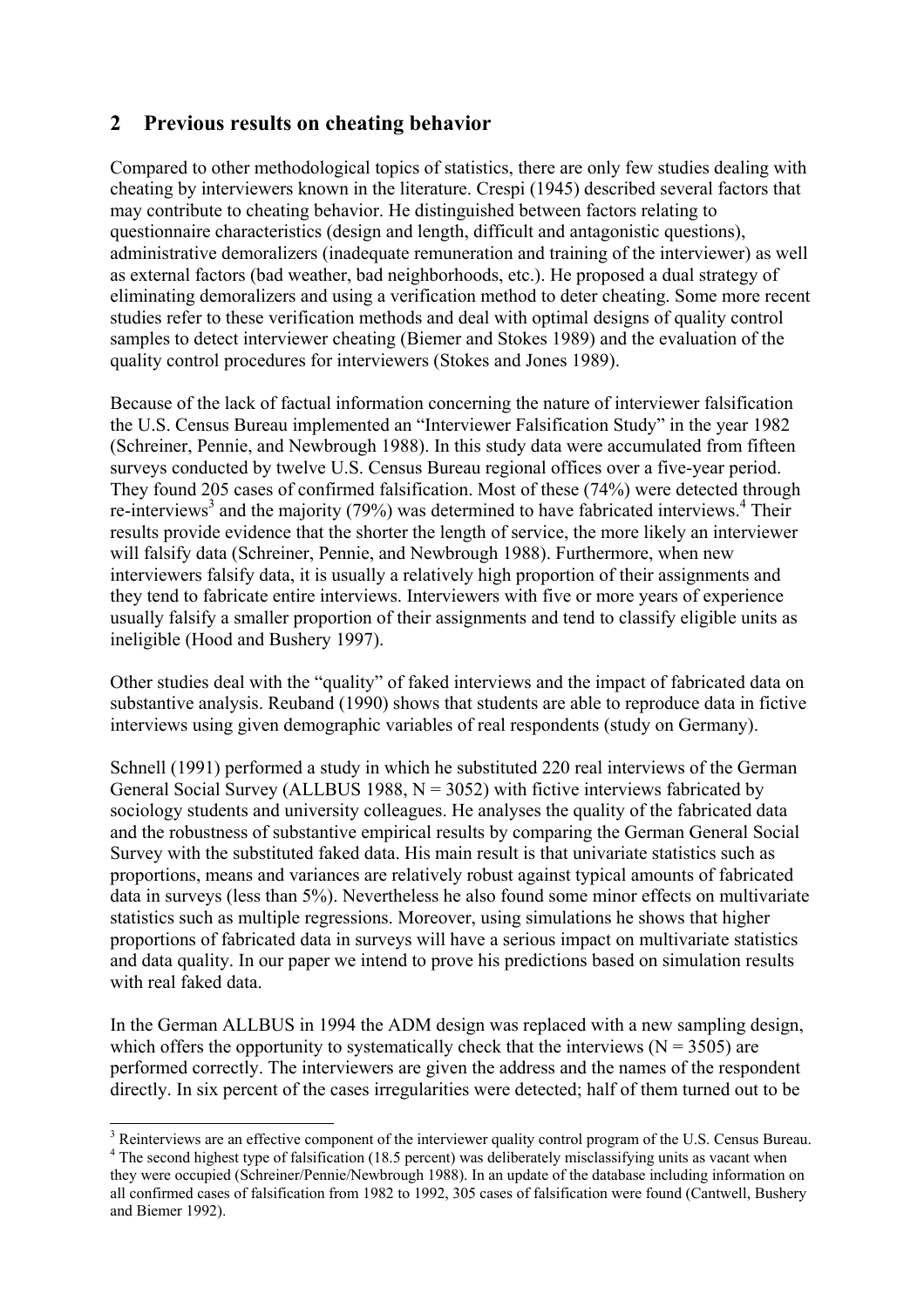faked by the interviewers (Koch 1995). These fabricated data (n = 45) are found *after* the routine monitoring by the data collection institute via the postcard method, which detected fifteen faked interviews in this survey. Another finding was that interviewers who cheat are mainly younger persons with higher education (*Abitur*) and with a relatively high workload (number of interviews). The interviewer characteristics of cheating interviewers are known in the SOEP (Schräpler/Wagner 2001). Therefore we are able to compare them with the characteristics found in the ALLBUS.

A rare debacle caused by faked interviews is mentioned by Diekmann (2002). In the German city Rostock a traffic study about drivers was carried out by means of 600 face-to-face interviews. Eighty cases were later re-contacted for another study, which showed that sixteen of the former interviews were completely or partly fabricated by the interviewer. If we extrapolate this to the whole sample, that amounts to a share of 20% fakes.

# **3 Quality control and detecting cheating interviewers in the SOEP**

In contrast to cross-sectional surveys, curbstoning is extremely difficult in complex long-term panel studies such as the SOEP (German Socio-Economic Panel Study) because the respondent is interviewed face to face every year, and because a consistency check between waves shows irregularities immediately.<sup>5</sup> Hence we can assume that fabricated data will be a problem mainly in the first wave and will be detected quickly after conducting a second wave. The results of the quality control show that this was clearly the case in the SOEP. However, because the fieldwork organization does not wait with the release of the raw data to DIW Berlin, which makes the data "user friendly" and disseminate them to a worldwide "user community", the DIW Berlin get faked data which can be analysed (but it was never done up to now). Due to the fact that the process of making the raw data user-friendly takes a while the detection of fakes after wave 2 (by the fieldwork organization) is early enough to prevent the dissemination of those fakes. There was one exception only: in subsample E faked data for 11 households were detected not until wave 3, so the data for waves 1 and 2 were already released. They were taken out of the data set (for all waves) with the release of wave 3 of sample E.

# *3.1 Verification methods*

 $\overline{a}$ 

The most common method used for detecting interviewer cheating in face-to-face surveys is the verification method where a sample of an interviewer's assignment is recontacted in order to verify that an interview was conducted (Biemer and Stokes 1989; Schreiner, Pennie, and

<sup>&</sup>lt;sup>5</sup> This argument is relative and depends on the time lapsed between interviews for the same housing unit and the data collection method. Schreiner et al. (1988) investigates falsifications in the Current Population Survey (CPS) and the National Crime Survey (NCS). The CPS is a panel-type survey in which the same housing unit is interviewed monthly, whereas in the NCS interviews for the same housing unit are conducted at six-month intervals and the data collected concerns incidents of crime occurring over the previous six months. In the CPS, continuing households can for the most part be interviewed by telephone and without any personal visits. This reduces the risk of an interviewer being caught faking data. Schreiner at al. found that especially experienced interviewers have tried to fabricate data in the CPS. They argued that the data collected often can be "imputed" correctly from a past month to the current month. In the case of the NCS they found the opposite: mainly interviewers with less than one year of service had tried to fabricate data. In the SOEP the same housing unit is interviewed yearly and personal visits are required (or at least phone contact by the headquarters of the fieldwork organization), hence the risk of being caught falsifying data is relatively high.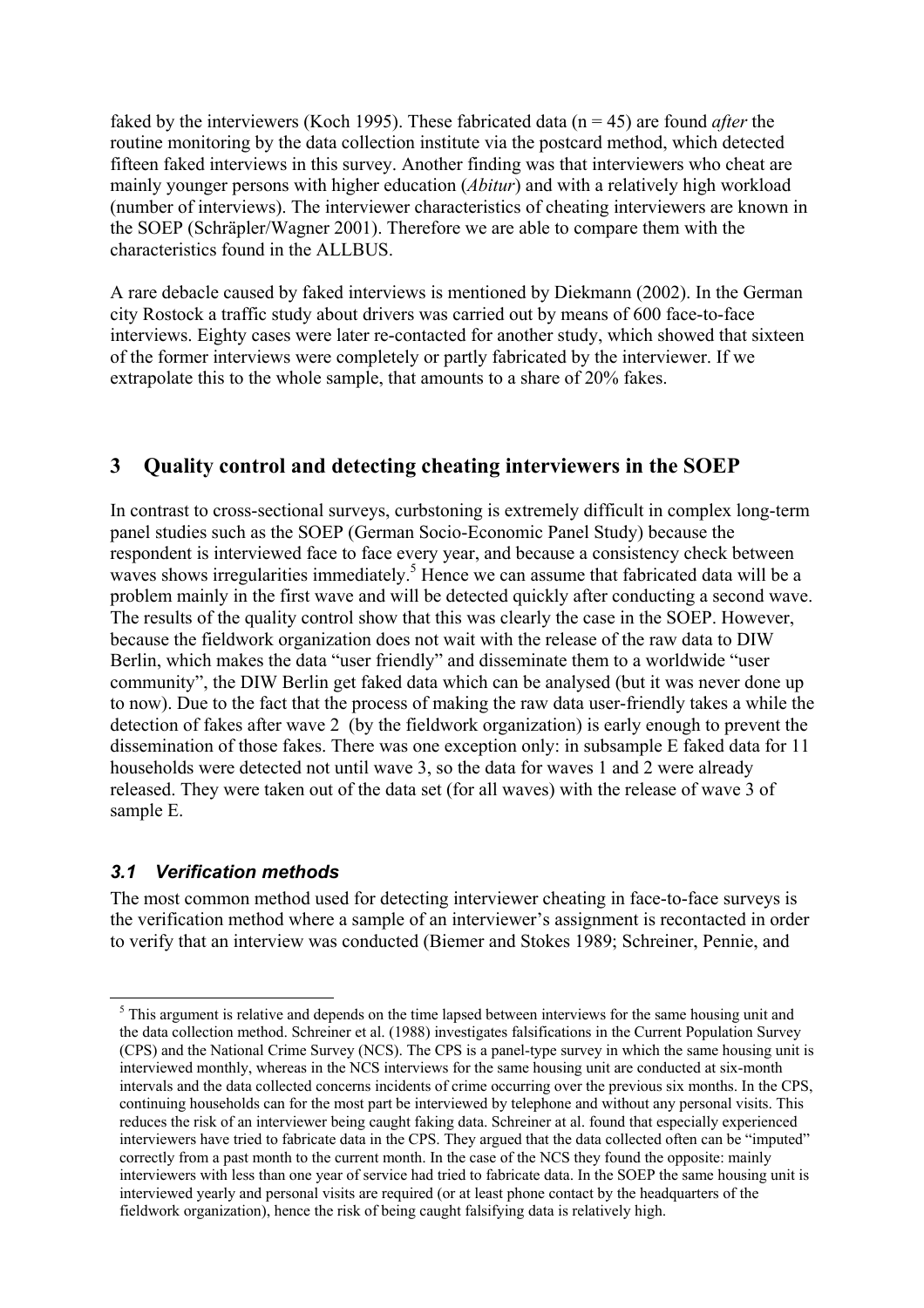Newbrough 1989). In this sense the German Socio-Economic Panel (SOEP) provides a unique opportunity to identify fabricated data. Falsifications are detected in several ways:

- 1. Most fakes are identified easily by comparing data of two waves. If data deviate considerably from the data of the previous year(s), the interview control department contacts the respective households by phone and the household members are asked to verify the data.
- 2. If there is a change in interviewer in the following wave, in the case of falsified data the new interviewer cannot confirm the composition of the household as recorded in the address protocol.
- 3. After the interview, all respondents receive a "thank-you" letter and a small gift by mail for having given the interview. Hence, if the interview did not take place, the intended respondent is likely to contact the fieldwork organization, which then becomes aware of the falsified interviews. If the recorded address does not exist, the interviewer control department is informed.
- 4. Due to problems with curbstoners in sample E of SOEP (1998), for sample F (2000) all households were re-contacted after interviewing and asked to verify the household composition.

Additional control routines are implemented to further secure the quality of the fieldwork. The fieldwork organization uses mainly experienced interviewers for the SOEP project. The average length of service in the first wave is approximately five years.

The SOEP consists of several samples. Fabricated data were always found in the first wave of each sample (with the exception of the East German sample C and the small sample D). Nevertheless, one interviewer was able to fabricate data for the first two waves of sample E without raising suspicion until wave 3. Table 1 shows the (detected) amount of fabricated data. The first wave of samples A and B contains only 0.6 and 1.5% fabricated data, respectively, and the first wave of sample E contains about 2% faked household interviews. In the following wave approximately 1% of fabricated data was identified in sample E. In the first wave of sample F1 the cheating was lowest: only 0.1% of the interviews were detected as fabricated.

|                      |             | Household interview |                                              | Personal interview |                     |                                              |  |  |
|----------------------|-------------|---------------------|----------------------------------------------|--------------------|---------------------|----------------------------------------------|--|--|
| Sample               | Valid Cases | Fabricated<br>cases | <i>Fakes in</i><br>percent of<br>total cases | <i>Valid cases</i> | Fabricated<br>cases | <i>Fakes in</i><br>percent of<br>total cases |  |  |
| 1984                 |             |                     |                                              |                    |                     |                                              |  |  |
| Sample A             | 4,528       | 26                  | 0.6                                          | 9,115              | 59                  | 0.6                                          |  |  |
| Sample B             | 1,393       | 22                  | 1.5                                          | 3,175              | 45                  | 1.4                                          |  |  |
| 1998                 |             |                     |                                              |                    |                     |                                              |  |  |
| Sample E<br>1999     | 1,056       | 23                  | 2.1                                          | 1,910              | 47                  | 2.4                                          |  |  |
| Sample E             | 886         | 11                  | 1.2                                          | 1,629              | 22                  | 1.3                                          |  |  |
| 2000                 |             |                     |                                              |                    |                     |                                              |  |  |
| Sample F1            | 5,848       | 8                   | 0.1                                          | 10,470             | 11                  | 0.1                                          |  |  |
| Total<br>(including) | 16,412      | 90                  | 0.5                                          | 31,830             | 184                 | 0.6                                          |  |  |

#### **Table 1: Proportion of detected fabricated raw data in the SOEP**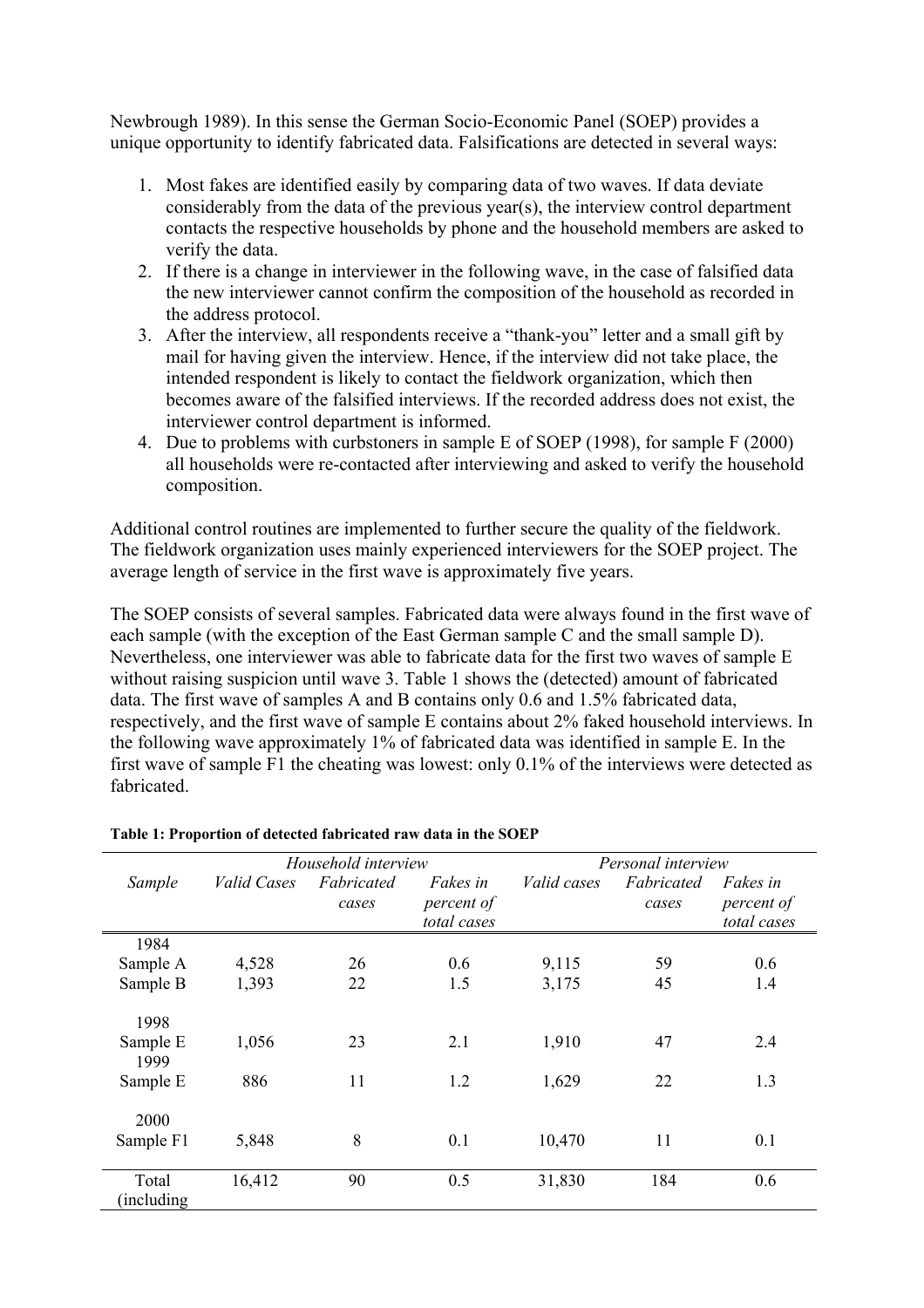| Samples C                |  |  |
|--------------------------|--|--|
| and $D$                  |  |  |
| Source: SOEP 1984 – 2000 |  |  |

#### *3.1.1 Area and interviewer characteristics for detected fabricated data in the SOEP*

Because Biemer and Stokes (1989, p.25) find that in the two large demographic surveys cheating behavior differed between urban and rural areas we examine these kind of differences. In the United States, the CPS and the NCS, 87% of the interviews in urban areas were falsified, compared to only 13% in rural areas. Table 2 shows the frequency of fabricated household interviews in Sample A, B, E and F of the SOEP by number of residents in the area. The proportion of falsification in cities ( $\geq 100,000$  residents) is 41.1%, only slightly higher than in smaller areas with 20,000 - 100,000 residents (25.6%) and areas below 20,000 residents (33.3%). Therefore approximately 60% of the fakes are in smaller areas, which indicate that there is no strong area effect.

| Number of Residents in Area | Sample  |    | Sample Sample            | Total | Percent |
|-----------------------------|---------|----|--------------------------|-------|---------|
|                             | $A + B$ |    |                          |       |         |
| $\geq 100,000$              | 25      |    | -                        | 37    | 41 1    |
| $20 - 100,000$              |         | 22 | $\overline{\phantom{0}}$ | 23    | 25.6    |
| $\leq 20,000$               | 22      |    |                          | 30    | 33.3    |
| Overall                     | 48      | 34 |                          | 90    | 100 0   |
| - - -                       | - - -   |    |                          |       |         |

#### **Table 2: Distribution of fakes by area characteristic**

Source: SOEP Sample A, B, E and F, household questionnaire

Only very little is known about the characteristics of interviewers who cheat. Koch (1995, 97) shows that younger interviewers with a higher education level have more inconsistencies in their interviews than others. Table 3 lists some characteristics in the case of the SOEP. All interviewers who fabricated data  $(N = 9)$  are middle-aged males. We find no education effects; cheating interviewers may have a university degree or only a primary school education. In the first wave of all samples, almost all cheating interviewers falsified their entire assignments. Only one interviewer in samples A and B faked just one out of over 40 personal interviews (not shown in the table).

On average, in SOEP cheating interviewers falsified more than 75% of their assignments in the SOEP. This finding is in line with the results of Hood and Bushery (1997), who show that cheating interviewers usually falsify a relatively high proportion of their assignments. In the SOEP these interviewers are not necessarily new to service, but each of them was working on this panel study for the first time. We can assume that they were not aware of the effectiveness of the quality control in this panel study and of the fact that fakes in this design are easily identifiable.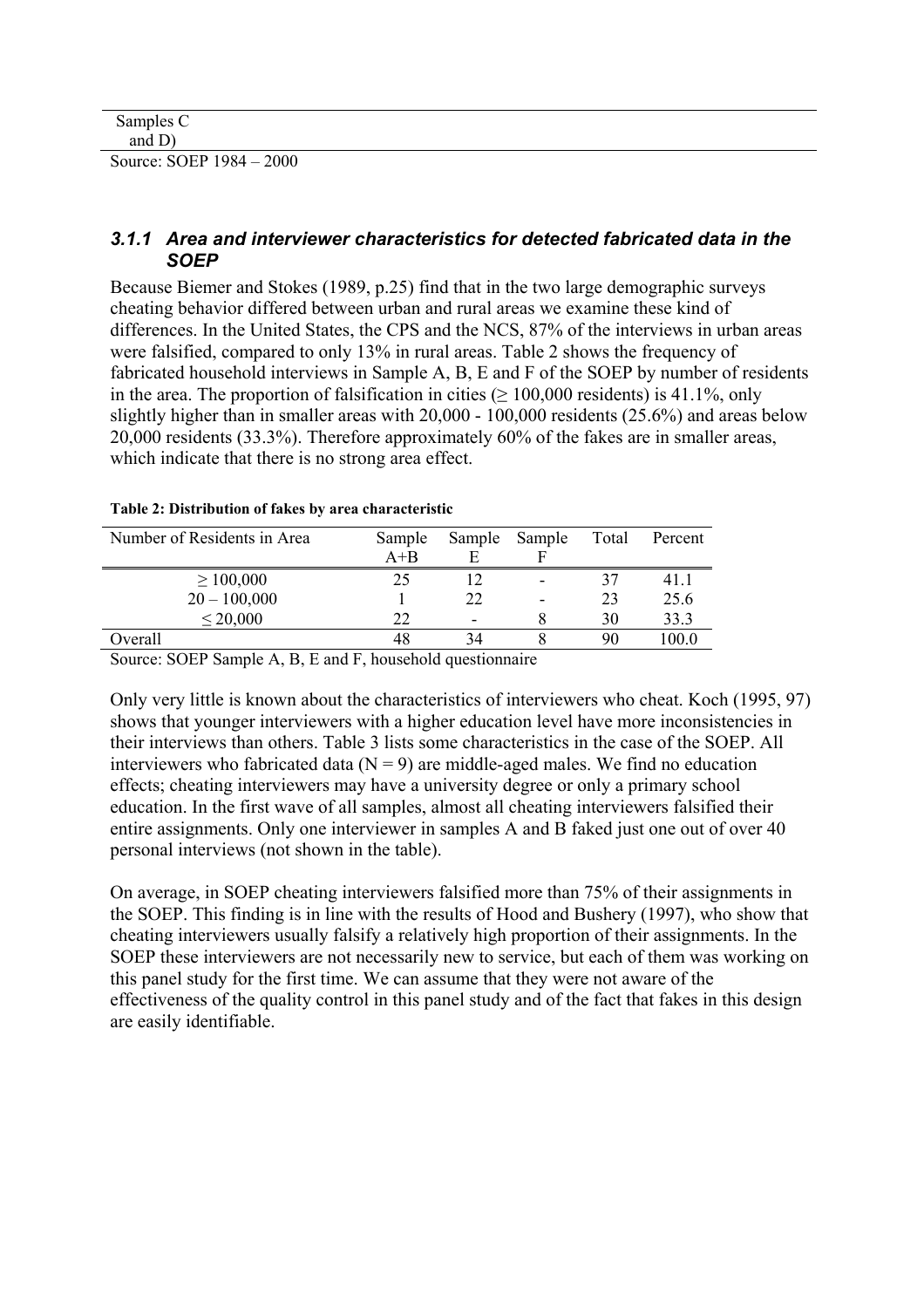| Interviewer<br>characteristics      | Sample A + B   | Sample E + F   | Overall        |
|-------------------------------------|----------------|----------------|----------------|
| Gender                              |                |                |                |
| - male                              | 4              | 4              | 8              |
| - female                            |                |                |                |
| - not known                         |                | 1              | 1              |
| Education                           |                |                |                |
| - primary school                    |                | $\overline{2}$ | $\overline{2}$ |
| - secondary school                  | 2              | 1              | 3              |
| - university                        | $\overline{2}$ | 1              | 3              |
| - not known                         |                | 1              | 1              |
| Age (mean)                          | 44.8           | 44.5           | 44.6           |
| Years in service                    |                |                |                |
| $= 2$                               | 1              | 3              | 4              |
| > 3                                 | 3              | 1              | 4              |
| - not known                         |                | 1              | 1              |
| Number of interviews:               |                |                |                |
| - overall HH interviews (mean)      | 18.3           | 13.5           | 15.9           |
| - faked HH interviews (mean)        | 12.0           | 10.5           | 11.3           |
| - percentage of faked HH interv.    | 65.6%          | 77.8%          | 71.1%          |
| - overall personal interv. (mean)   | 37.0           | 23.3           | 30.1           |
| - faked personal interv. (mean)     | 26.0           | 20.0           | 23.0           |
| - percentage of faked personal int. | 70.3%          | 85.8%          | 76.4%          |
| Occupation (main job)               |                |                |                |
| -part-time                          | 2              |                | $\overline{c}$ |
| -full-time                          | $\overline{2}$ | 3              | 5              |
| -student                            |                | 1              | 1              |
| - not known                         |                | 1              | 1              |

#### **Table 3: Characteristics of interviewers with fabricated data**

Source: SOEP – Interviewer dataset 1984 – 2000

#### *3.2 Stability check: weak correlations between consecutively waves*

In most cases cheating is detected instantly after the first wave of a subsample in the SOEP; however, one interviewer was able to fabricate data for the first two waves in sample E. Hence, we are able to investigate whether the true and faked answers are consistent from wave to wave or whether there is a difference between the real and the faked data. Table 4 shows the stability coefficients (correlations) for several satisfaction items and items about worries. In the true data set the stabilities have positive values from 0.35 to 0.60; in the faked sample the stabilities are often close to zero, with only three values over 0.4 and two even negative.

Although the stabilities are not represented in the fabricated data, we can also recognize that the correlation will not be seriously biased in the total sample. Furthermore, we find that the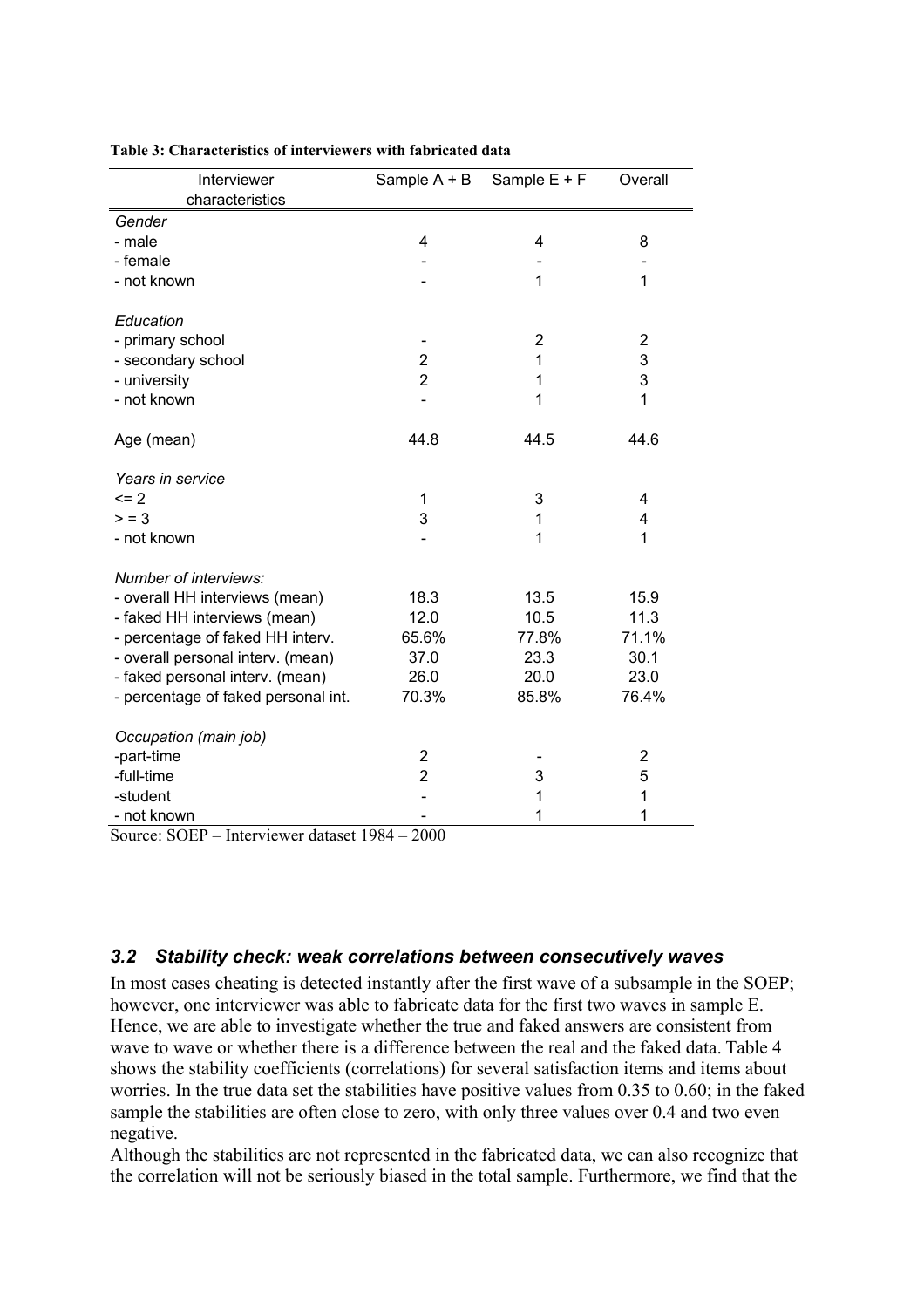cheating interviewer provides consistent values for demographic variables such as gender and year of birth in both waves of sample E (1998 and 1999).

| Sample E 98 - 99       |            |      | Correlation |   |             |      |
|------------------------|------------|------|-------------|---|-------------|------|
| Satisfaction           |            |      |             |   |             |      |
| (11-point scale)       | true       | Ν    | fake        | Ν | total       | Ν    |
| Health                 | $0.582***$ | 1544 | $0.458*$    |   | 22 0.582*** | 1566 |
| Work                   | $0.354***$ | 899  | $-0.354$    | 8 | $0.350***$  | 909  |
| Income                 | $0.529***$ | 1527 | $0.419*$    |   | 22 0.529*** | 1549 |
| Housing                | $0.510***$ | 1538 | 0.090       |   | 22 0.509*** | 1560 |
| Leisure                | $0.459***$ | 1538 | 0.055       |   | 22 0.459*** | 1560 |
| Products on offer      | $0.607***$ | 1542 | 0.122       |   | 22 0.604*** | 1564 |
| Environmental sit.     | $0.380***$ | 1546 | 0.186       |   | 22 0.380*** | 1568 |
| Living standard        | $0.503***$ | 1547 | 0.124       |   | 22 0.503*** | 1569 |
| Life today             | $0.480***$ | 1548 | $-0.068$    |   | 22 0.479*** | 1570 |
| Life in 5 years        | 0.366***   | 1526 | 0.082       |   | 22 0.366*** | 1548 |
| <b>Worries</b>         |            |      |             |   |             |      |
| (3-point scale)        | true       | Ν    | fake        | N | total       | Ν    |
| Economical development | $0.272***$ | 1539 | $-0.044$    |   | 22 0.270*** | 1561 |
| Own economic. develp.  | $0.458***$ | 1525 | $-0.385*$   |   | 22 0.453*** | 1547 |
| Conservation           | $0.389***$ | 1531 | 0.000       |   | 22 0.386*** | 1553 |
| Peace                  | $0.318***$ | 1534 | 0.065       |   | 22 0.320*** | 1556 |
| Job security           | $0.440***$ | 750  | 0.000       | 6 | $0.439***$  | 756  |
| Crime development      | $0.358***$ | 1526 | 0.076       |   | 22 0.356*** | 1548 |

**Table 4: Stability coefficients for items of satisfaction and worries in Sample E (1998 - 1999)** 

Source: SOEP, Sample E, individual questionnaire, 1998-1999, true and faked data

Apparently, the cheating interviewer pays attention to the stability of demographic variables but not to that of subjective indicators. The satisfaction items and items about worries are always a part of the SOEP and we can use them to calculate the average correlation from wave to wave each "interviewer cluster". Because interviewers ask usually several respondents in a survey, one can build so-called "interviewer clusters" where each interviewer cluster contains all interviews from a particular interviewer. Therefore the number of clusters corresponds with the number of interviewers in a survey. For example sample E (1998) is carried out by 107 interviewers who build, of course, 107 clusters. Our research interest is to identify interviewer clusters which contain fabricated data. We have shown in table 3 that the interviewers fake more than 85% of their assignment in sample E which means that the percentage of true data in clusters from cheating interviewers is rather low. Therefore we can calculate statistical measurements such as means or correlations for each cluster in order to identify outliers. The idea is that interviewers who fake will "create" other "structures" and "patterns" of data than honest interviewers do.

Figure 1 shows the distribution<sup>6</sup> of the average correlation within each cluster. These values are the calculated means of the correlations of each satisfaction and worry item with the corresponding item in the following wave. The distribution follows a nearly normal density function with a mean value of  $r = 0.42$  (0.33 for worries). This positive correlation indicates that overall the measures of satisfaction (12 items) and worries (6 items) are relatively stable from wave to wave within each interviewer cluster ( $n = 107$ ). But the average stability

 $\overline{a}$ 

 $6$  We use a kernel density estimation method with a Gaussian kernel.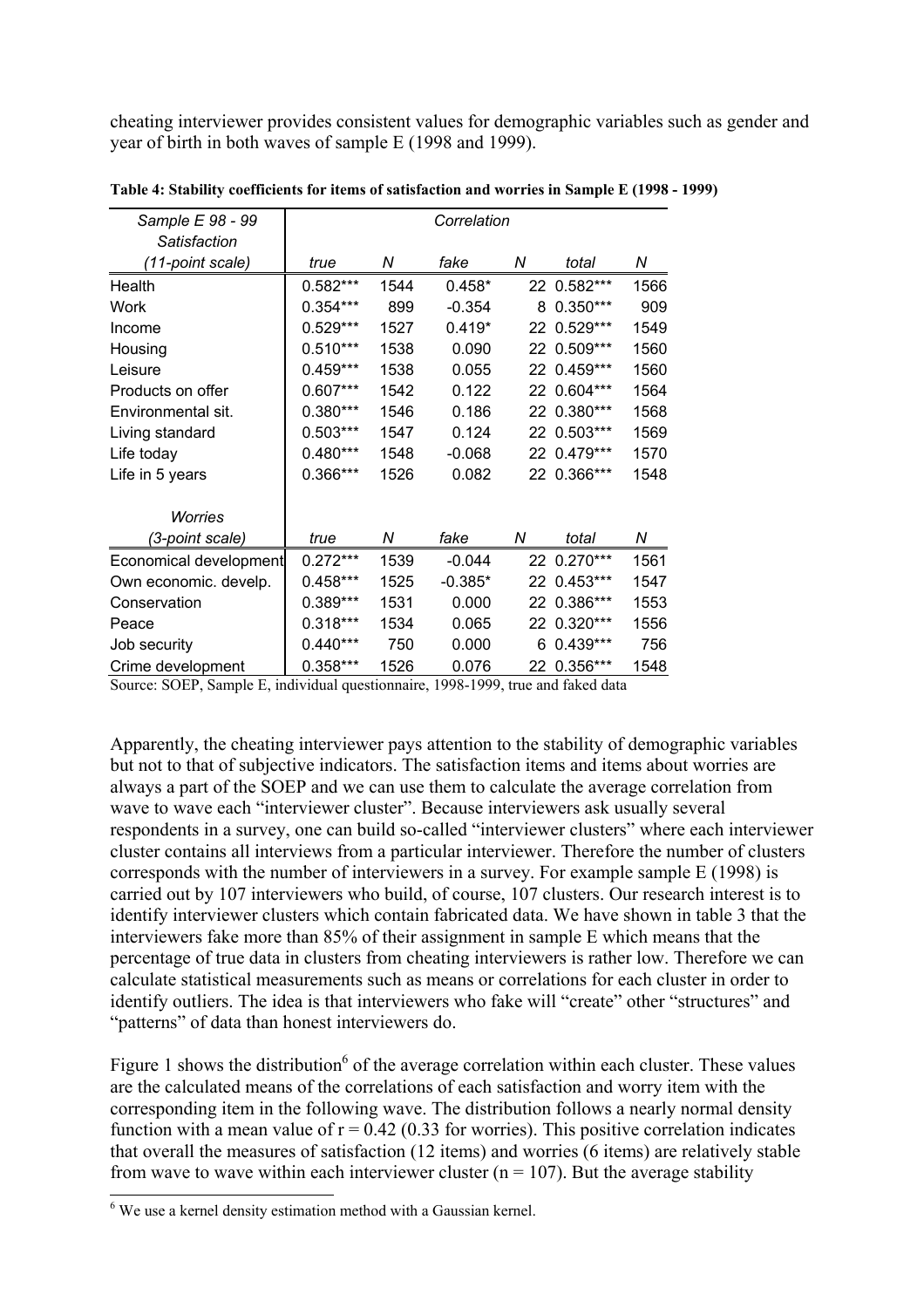coefficient for a cheating interviewer has a rare low value of  $r = 0.08$  (for worries  $r = 0.009$ ). Only two of the 107 interviewers have a stability value lower than 0.1 in cases of both the satisfaction items and the worry items. Of course, a high deviation from the average is not sufficient to indicate a falsification. But in the future we can use this kind of deviation together with other indicators as a way of detecting fabrications and irregularities in the entire data set after quality control is past.



**Figure 1: Distribution of the mean value of the stability coefficient within each interviewer cluster calculated on the basis of 12 satisfaction items (left) and 6 worry items (right), Sample E, individual questionnaire, 1998-1999** 

#### *3.3 Fraud detection using Benford's Law*

 $\overline{a}$ 

Besides the "conventional" tests of stability and consistence, an unconventional benchmark called Benford's Law has recently been used by several accountants to detect frauds. Some social researchers have proposed using this method for survey data as well (Diekmann, 2002). In this section we test the predictive power of Benford's Law.

Benford's Law<sup>7</sup> is an empirical "law" which states that in many tables of numerical data, the significant digits are not uniformly distributed as might be expected, but rather obey a certain logarithmic probability distribution (Hill 1996). The leading significant (non-zero) digit obeys the law

Prob(first significant digit = d) = 
$$
log_{10} \left( 1 + \frac{1}{d} \right)
$$
,  $d = 1, 2, ..., 9$ .

 $<sup>7</sup>$  According to Hill (1999) in 1881, the astronomer Newcomb (Newcomb 1881) explained that his discovery of</sup> the significant-digit law was motivated by an observation that the pages of a book of logarithms were dirtiest in the beginning and progressively cleaner throughout. Nevertheless the law is named for Dr. Frank Benford, a physicist who had made the same observation. In 1938 he embarked on a mathematical analysis of 20,229 sets of numbers, including such wildly disparate categories as the areas of rivers, baseball statistics, numbers in magazine articles and street addresses. He found that all these seemingly unrelated sets of numbers followed the same first-digit probability pattern. In all cases the number 1 turned up as the first digit about 30 percent of the time, more often than any other. Benford derived a formula to predict the frequency of numbers found in many categories of statistics.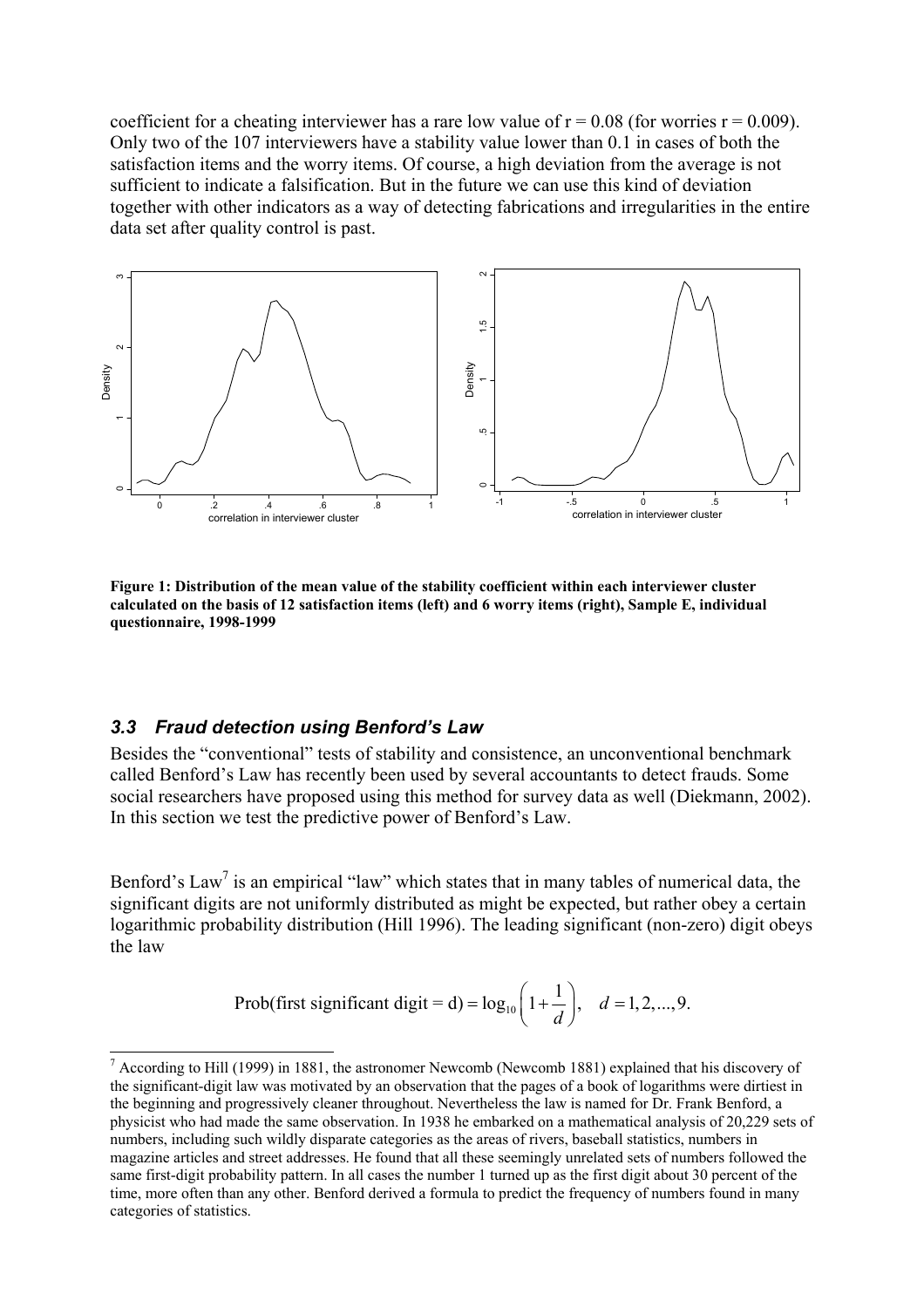Hence, a number chosen at random has leading significant digit  $d = 1$  with probability 0.301, a leading digit  $d = 2$  with probability 0.176 and so on monotonically down to probability 0.046 for leading digit  $d = 9$ . The general law for second and higher significant digits and their joint distribution is (Hill 1995, 1999):

$$
\text{Prob}(D_1 = d_1, ..., D_k = d_k) = \log_{10} \left[ 1 + \left( \sum_{i=1}^k d_i \times 10^{k-i} \right)^{-1} \right]
$$

where  $d_1 \in \{1, 2, ..., 9\}$  and  $d_j \in \{0, 1, 2, ..., 9\}$ ,  $j = 2, ..., k$ . Therefore the joint probability  $Prob(D_1 = 1, D_2 = 5, D_3 = 2) = log_{10}(1 + (152)^{-1}) \approx 0.0028.$ 

The first step towards explaining this relationship was taken in 1961 by the mathematician Roger Pinkham (Pinkham 1961). He argues that if there is a law of digit frequencies, it should be universal and "scale invariant". This means that if we multiply all our numbers by an arbitrary constant, then the distribution of first-digit frequencies should remain unchanged. Pinkham gives the proof that if a law of digit frequencies is invariant under changes of scale (e.g. dollars in euros) then it has to be Benford's Law.

A plausible theoretical explanation for the appearance of this logarithmic distribution is the random-samples-from-random-distribution theorem by the mathematician Hill (1995). He shows "that if probability distributions are selected at random, and random samples are then taken from each of these distributions in any way so that the overall process is scale (or base) neutral, then the significant digit frequency of the combined sample will converge to the logarithmic distribution." (Hill 1995, 360). If Hill's theorem is correct, this means that the digits derived from a random mix of different sources from census data to stock market prices should follow Benford's Law.

There is evidence that many classes of true data sets follow Benford's Law. It has been found the digits of many sets of financial data are following the Benford distribution, including income tax and stock exchange data, corporate disbursements and sales figures, demographics and scientific data (e.g. Nigrini 1999), as well as numbers gleaned from newspaper articles (Benford 1938; Hill 1999). Stock prices may seem to be a single distribution, but their value actually stems from many measurements (salaries, the cost of raw material and labour) and so it is expected that they will follow Benford's Law in the long run.

In the case of companies in the stock market, which represent all stages of growth, Nigrini gives an additional intuitive explanation. We can consider a growing company with a market value of 100 million  $\epsilon$ . For the value to reach 200 million,  $\epsilon$  the company must double its value. For it to increase from 200 million  $\epsilon$  to 300 million  $\epsilon$  it must increase only 50%, and for it to increase from 900 million  $\epsilon$  to 1000 million  $\epsilon$  it must increase by just 11%. Moreover, for it to increase from 1000 million  $\epsilon$  to 2000 million  $\epsilon$  it must again double. Hence a growing company spends longer with a "1" as the first digit of its market capitalisation than it does with any other number. The persistence of a 1 as a first digit will occur with any phenomenon that has a constant or erratic growth rate (Nigrini 1999).

On the other hand, truly random numbers do not confirm to Benford's Law, because the proportion of leading digits in such numbers are, by definition, equal. Those data sets most likely follow to Benford's Law have numbers which do not contain a built-in maximum and describe the sizes of similar phenomena (Nigrini 1999). Assigned numbers, such as Social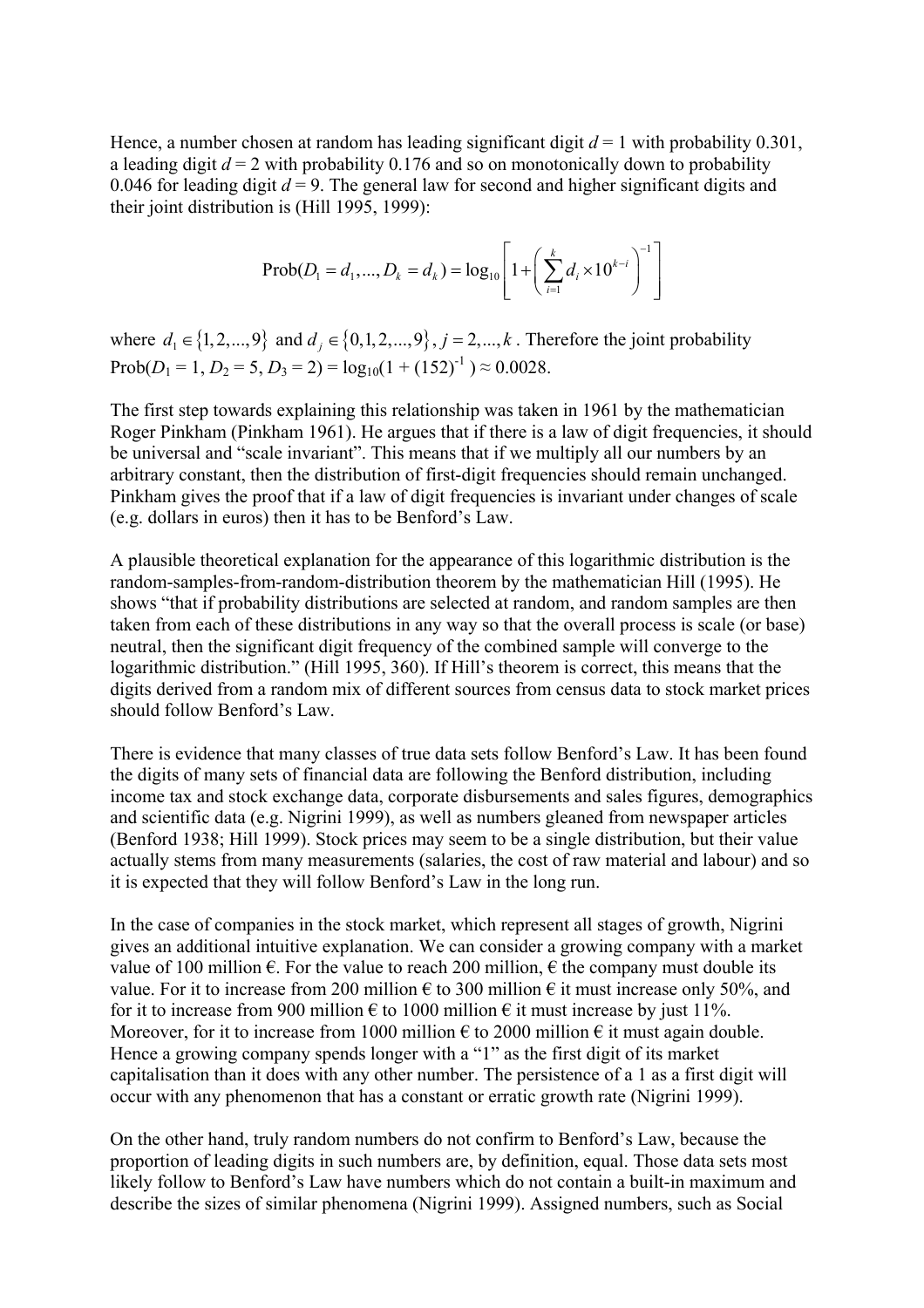Security numbers or bank accounts, will not conform to it. Furthermore deviations from the law's prediction can be caused by merely rounding numbers up and down. Moreover, the sample of numbers should be large enough to give the predicted proportions a chance to assert themselves (Pinkham 1961) and the sets of numbers should essentially be subsets of a larger series and not just huge chunks of such series.

Recently Benford's Law has been used to determine the normal level of number duplication in data sets, which in turn makes it possible to identify abnormal digit and number occurrence. Accountants and auditors have begun to apply Benford's law to corporate accounting to discover number-pattern anomalies and frauds. Nigrini found that true tax data have a close fit to Benford and there is substantial evidence that in most fabricated tax data the significant digits are not close to Benford. Usually the faked data have conspicuous patterns and do not follow the expected distribution. Nigrini has used a goodness-of-fit-to-Benford test and successfully identified fraudulent financial data.

# *3.3.1 Using Benford's Law for Survey Data*

 $\overline{a}$ 

An interesting point for survey researchers is whether this logarithmic distribution called Benford´s Law can also be used to identify fabricated data in surveys. Hence the main question is whether survey data follow Benford's Law. Unlike financial data, many variables in these databases are dichotomous or categorical (like gender, marital status and occupation) or are assigned numbers like household numbers.

Figure 2 shows the first-digit distribution of the true and faked data derived from all variables in the individual questionnaire in samples A and B of wave  $1<sup>8</sup>$  We can recognize that there is a higher proportion of 1's and 2's and a lower proportion of the higher digits in both the true and the faked data than in Benford's distribution. Although the deviation seems to be a little bit higher in the faked data, especially for the numbers 2 and 3, we can't really say that detecting frauds in the overall data is possible with Benford's distribution. Therefore in the next step we will restrict our data to one item which contains metric units as Benford requires.

Figure 3 shows the first-digit distribution for the item "length of drive to work" measured in km. We can see that in this case the true data set in Sample E follows Benford's distribution rather well and that there is a high deviation in the faked data set for the proportion for number 3. Nevertheless, the reason for this deviation in the faked data may be that the faked data set is too small (n=27).

<sup>&</sup>lt;sup>8</sup> For this figure we take all metric and non-metric variables into account except the assigned household and personal number as well as the interviewer numbers and the assigned negative values (-1, -2, -3) for missing data. (There are no other negative values in the SOEP.)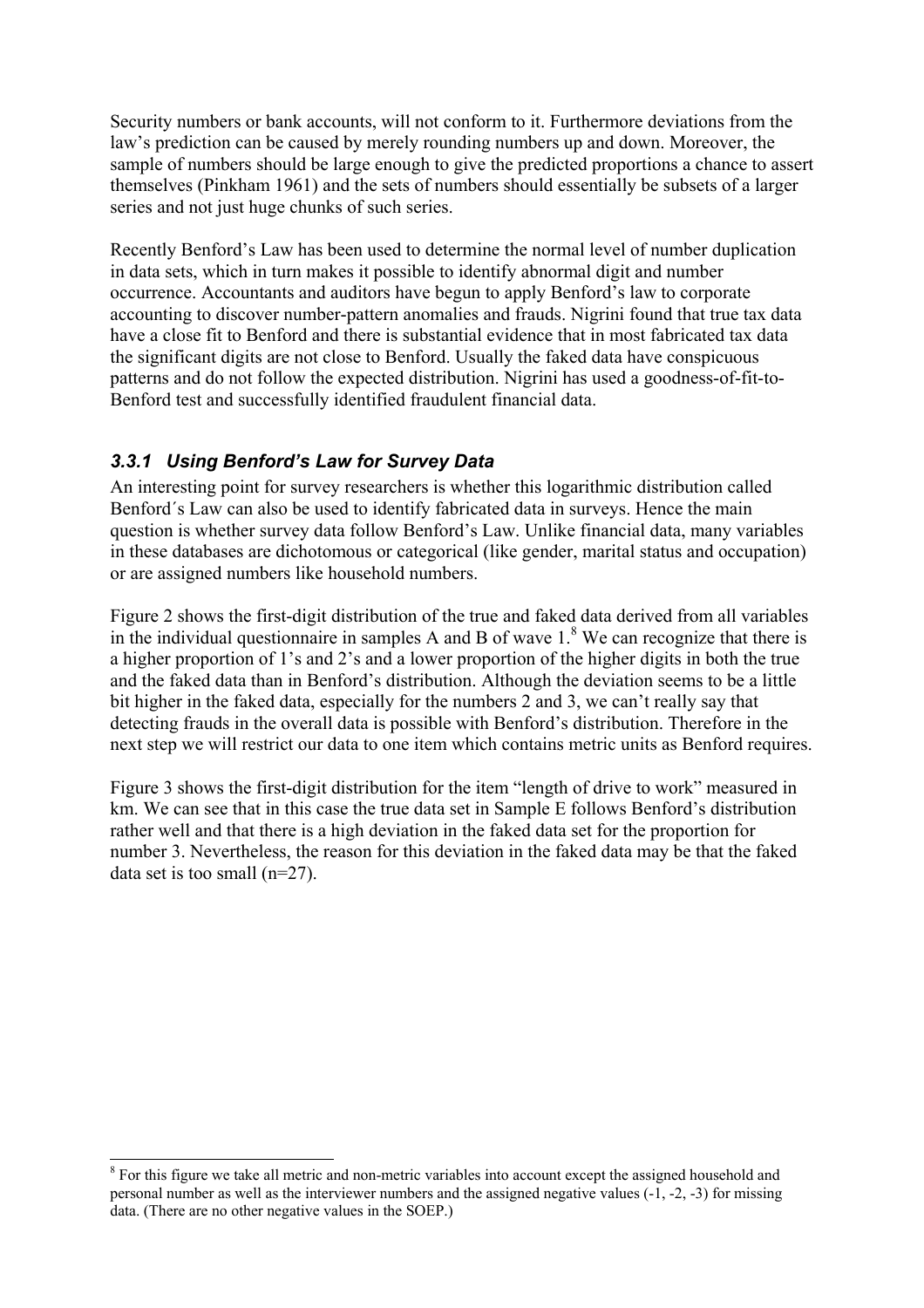**DISTRIBUTION TRUE DATA**

**DISTRIBUTION FAKED DATA**



**Figure 2: First-digit distribution of all numbers in individual questionnaire, Sample A + B, 1984, in the cases of true data (n = 990189) and faked data (n = 7603)** 



**Figure 3: First-digit distribution of all numbers in individual questionnaire Sample E, 1998, for the item "length of drive" in the cases of true data (n=894) and faked data (n=27)** 

In the past Nigrini has successfully applied Benford's Law to tax data and identified fraudulent data. Therefore we will analyse survey data which contains net income and tax data. Figure 4 shows the first- and second-digit distribution of all numbers in samples A and B from waves  $1 - 12$  for the items "net income" and "taxes". We can observe that in fact the first-digit distribution follows the logarithmic distribution of Benford closely. In the case of

 $\overline{a}$ 

<sup>&</sup>lt;sup>9</sup> We find that the gross income in the SOEP does not follow Benford; the proportion of the number 2 is higher than the proportion of number 1.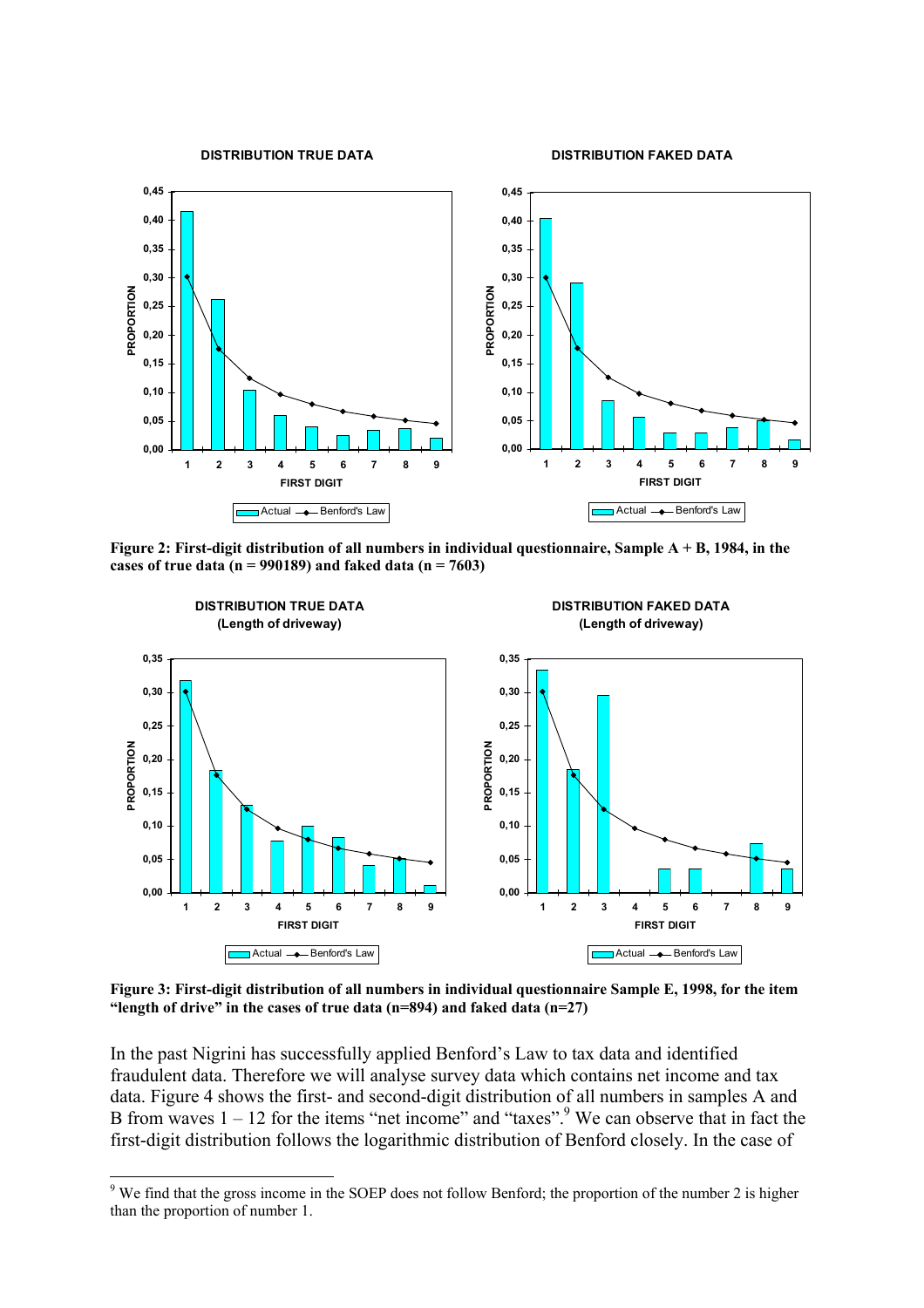the second-digit distribution we recognize a very high proportion of zeros, probably caused by respondents' rounding behaviour (cf. Schräpler 1999).



**Figure 4: First- and second-digit distribution of all numbers in individual questionnaire Sample A+B, waves 1 - 12, for the items "net income" and "taxes" in the case of true data (n=91623)** 

In Figure 5 we use only wave 1 in samples A and B and compare the distribution in the true and faked data set. Again, we find that the deviation is larger in the fabricated data than in the true dataset, especially the proportions for the numbers 1 and 2. But this finding may be still the result of the small sample size of the faked data set ( $n = 66$ ).



**Figure 5: First-digit distribution of all numbers in individual questionnaire Sample A+B, 1984, for the items "net income" and "taxes" in the cases of true data (n=8198) and faked data (n=66)**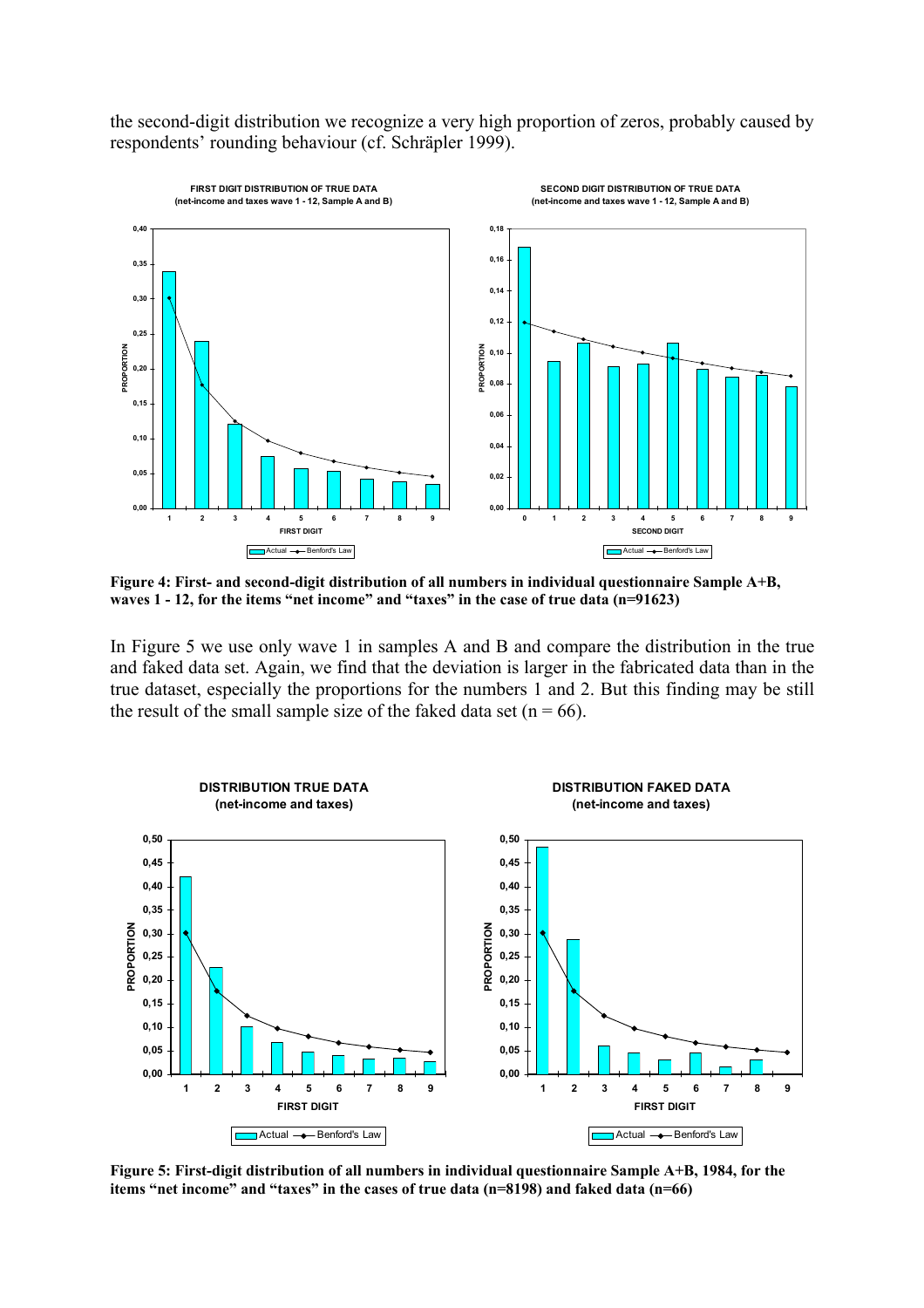#### *3.3.2 Identification of fabricated data by means of Benford's Law*

In the last section we could show that for some selected continuous variables, the first-digit distribution in fact follows Benford's logarithmic distribution closely if the sample size is large enough. Now we are going to check whether it is possible to detect cases with fabricated data using Benford's Law. We have shown that the interviewers fabricate a large proportion of their assignment. Therefore it gives more statistical power if we analyse whole clusters of interviews per interviewer ("interviewer cluster") rather than single questionnaires. If real survey data follows the logarithmic distribution and fabricated survey data not, we should be able to identify these clusters of fabricated interviews and to test them for significance.

For our analysis we only use continuously variables like income, taxes or other given monetary values and some items about measurements like distances. All non-metric variables and assigned numbers are excluded. Overall we are able to use 34 sample variables in samples A and B and 73 in sample E. Again, we count the first digits to get the digit distribution in each interviewer cluster. Then we calculate a fit measurement like the chi-square value for each cluster.

$$
\chi_i^2 = n_i \sum_{d=1}^{9} \frac{(h_{d_i} - h_{b_d})^2}{h_{b_d}}
$$

where  $n_i$  is the number of first digits in interviewer cluster *i*,  $h_{di}$  is the observed proportion of digit  $d = 1,...,9$  in interviewercluster *i* and  $h_{bd}$  is the proportion of digit *d* under Benford's distribution.

For demonstration Figure 6 shows the distribution for a single selected cluster which contains true data and an interviewer cluster with fabricated data. We can recognize that the fit is much better in the case of the cluster with valid data. But these are only two selected cases. Next we will get an overview of all clusters in the data.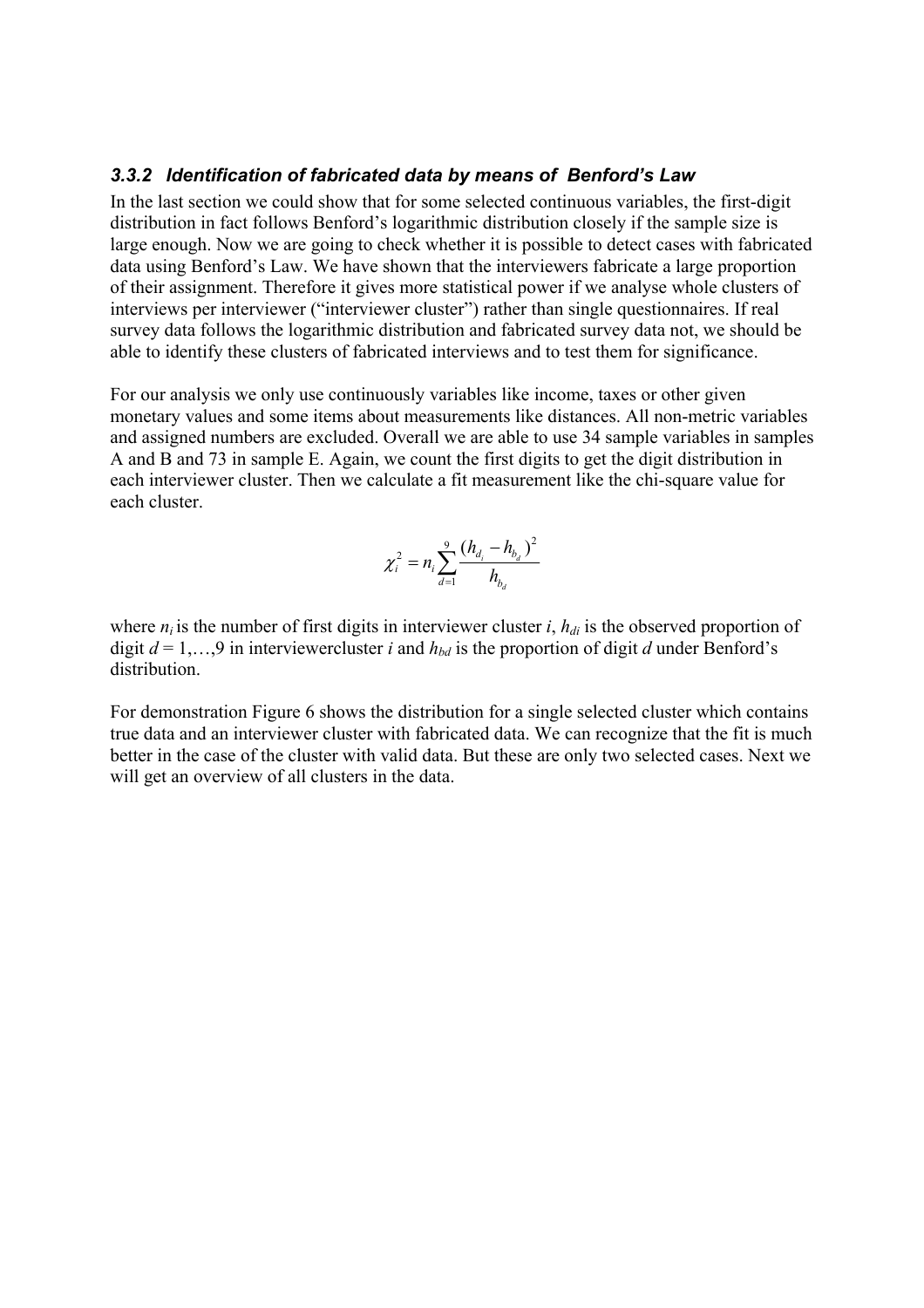

**Figure 6: Two selected interviewer clusters: one cluster with "good" fit which contains only valid data and one with "bad" fit which contains faked data, Sample A and B, individual questionnaire, 1984**

Unfortunately the chi-square value depends on the sample size; however, for reasons of comparison it could be useful to choose an alternative that is independent of the size of the cluster. One possibility is to use a measurement which relates to the worst possible fit. This is the case if all digits in one cluster have the unlikeliest value, the digit 9. We define this goodness of fit (GFI) measurement with

$$
GFI = 1 - \frac{\chi_i^2}{\chi_0^2} \quad \text{where} \quad i = 1,..,n
$$

the index *i* indicates the interviewer-cluster and  $\chi_0^2$  is the chi-square value for the distribution with the worst fit to Benford's Law. The range is from 0 to 1, where the value 1 indicates an exact Benford distribution and values over  $0.99$  indicate a very close fit.<sup>10</sup>

The scatter plots in Figure 7 show the chi-square values and the GFI values for all interviewer clusters in samples A, B and E. Lower chi-square values indicate a good fit in each cluster, whereas higher values show that there are larger differences between both distributions. Interviewer clusters with fabricated data are marked with a black circle.

Overall we can recognize in the upper sections that the chi-square values increase with the sample size because with increasing sample size the deviation from Benford take on a higher weight in the calculation. One presupposition for using chi square is that the sample size is large enough; a rule of thumb is that for all digits  $np_i^0 \ge 5$ , where  $p_i^0$  is the expected relative frequency of the Benford distribution. In this case an approximation is only reliable if we have a sample size of over 100. The rejection point for the zero hypothesis that the empirical

 $\overline{a}$ 

<sup>&</sup>lt;sup>10</sup> This measurement GFI is built in analogy to the well-known goodness of fit measurement GFI for LISREL models. But there the fit value of an actual model refers to a value of the fit function for a model containing only a constant.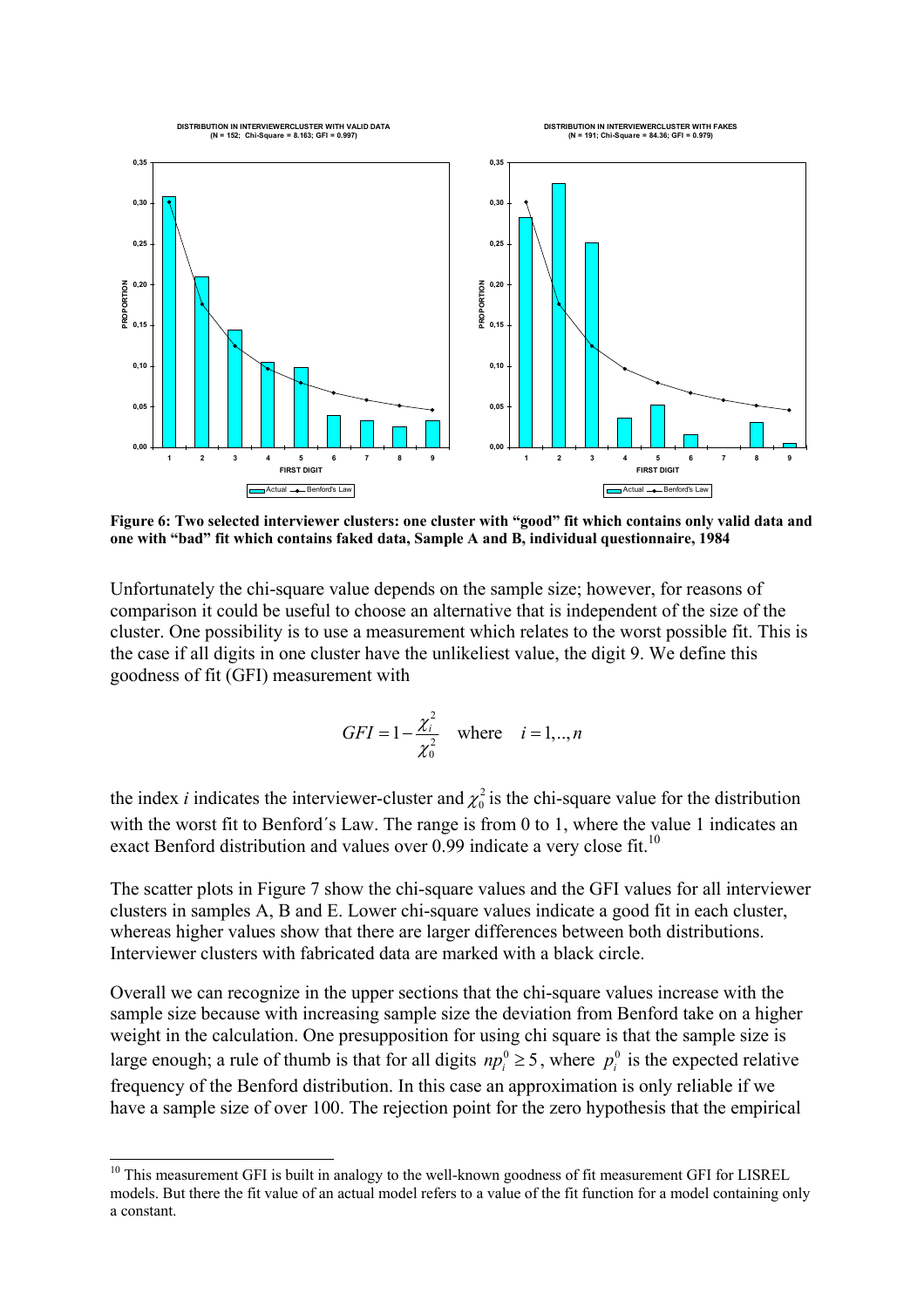distribution follows Benford is  $\chi^2_{8,0.99} = 20.09$  in the case of  $\alpha = 0.01$ . Under these conditions many interviewer clusters do not follow the logarithmic distribution. When we look at the GFI values, which are independent of the sample size, we can recognize that small clusters with  $\leq$  50 digits often have values lower than 0.98. This shows that the approximation is better in bigger samples. Nevertheless, we find that a large proportion of the clusters with true data and two clusters with fakes in samples A and B have values over 0.99. Therefore they all have a good fit to Benford and we can not distinguish between fakes and true clusters.

But indeed, if we compare all fit values of fakes with those of the other clusters, we can recognize that one faked cluster in samples A and B is definitely an outlier: it contains  $N =$ 191 digits and with values of  $\chi^2$  = 84.36 and a GFI = 0.979, its fit is very bad (the distribution is shown in figure 6). In wave 1 of sample E (1998) three of five clusters with fakes have sample sizes that are too small  $(\leq 15)$ , but two clusters have sufficient digits (n = 158 and 221) as well as the highest chi-square values of all clusters, with  $\chi^2 \ge 50.0$ . In wave 2 of sample E we have only one cluster with fakes but again it has the highest chi-square value of all interviewer clusters. Together with the outlier in sample A, these clusters in sample E are surely candidates for possible fabricated data selected by using a procedure based on Benford's Law.

But we have to interpret this finding with caution. Although the faked clusters have the worst chi-square values, we can't really say that they are "identified". There are several other clusters close by which are not fabricated but have also bad fit values. Using Benford's Law as fraud detection we make some presumptions:

- 1. We assume that in principle the first digits of our valid continuous survey data follow Benford's Law.
- 2. We assume that cheating interviewers don't know this logarithmic distribution or that they are not able to fabricate data, which follow Benford's Law.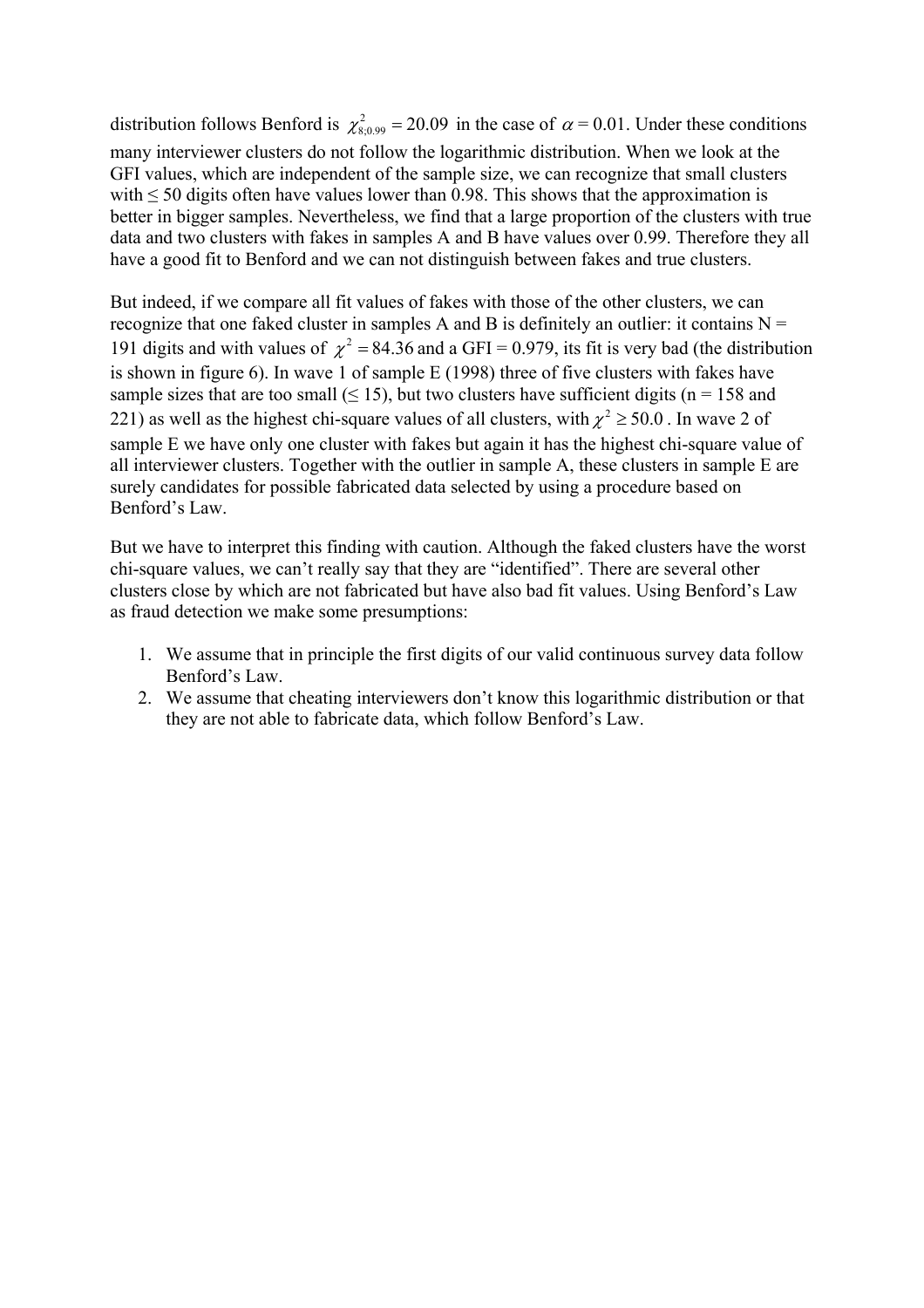

**Figure 7: Chi-square and GFI values for interviewer clusters in Samples A, B and E, individual questionnaire**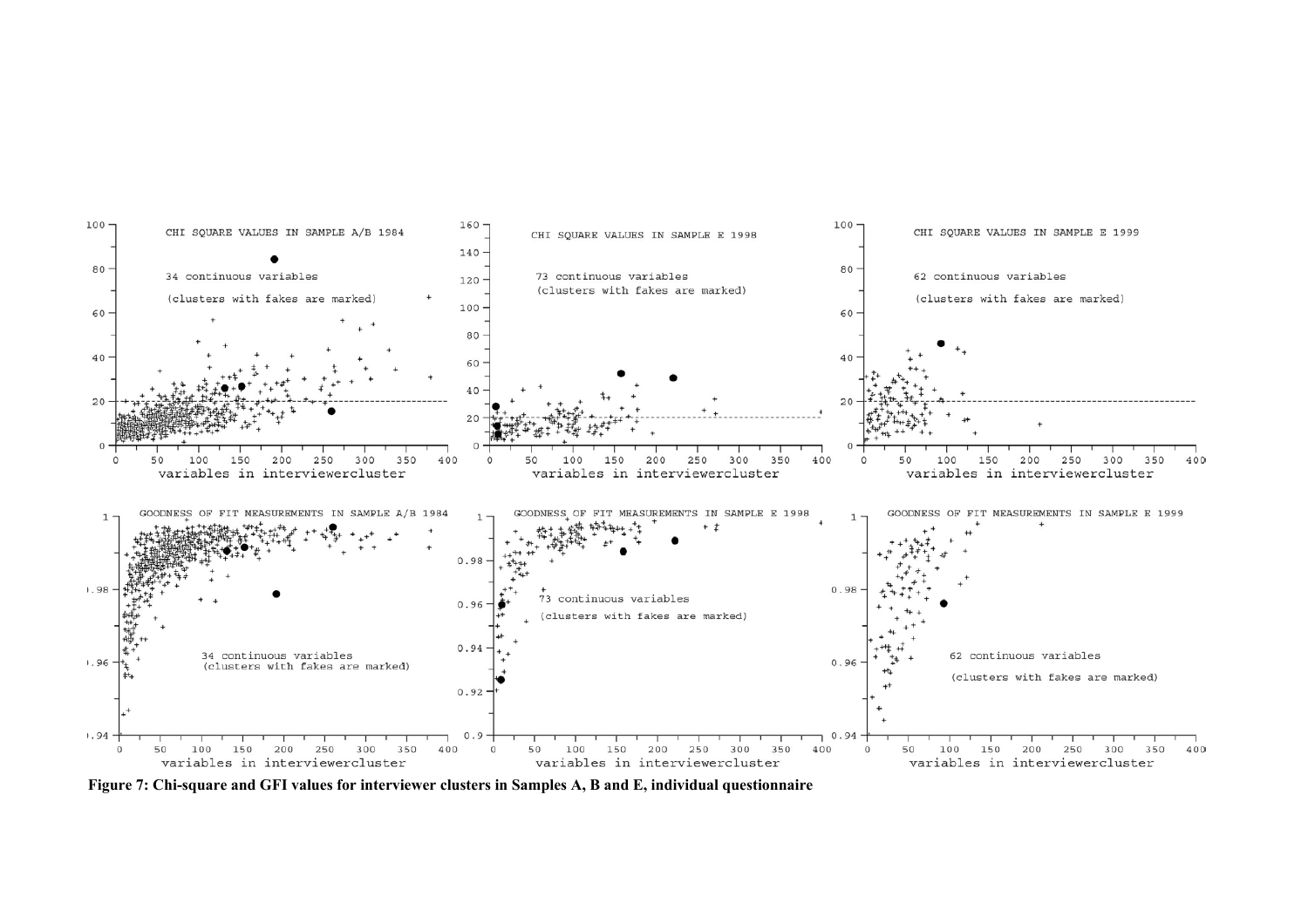The scatterplots show that the major part of the distribution in the interviewer clusters in the observed samples has low chi-square values and that these distributions confirm more or less to Benford's Law. Therefore these empirical findings support assumption 1. Nevertheless a minor part of valid clusters don't confirm Benford's Law and we have to explain this fact. One reason for these misfits may be that some of these valid clusters contain information of respondents in very homogeneous areas. This is possible because the distribution of interviewers and areas are not independent in the SOEP. We can assume that in the case of a homogeneous area the respondents have rather close gross-income values or that the standard deviation of the gross-income variable is lower than in heterogeneous areas. If we take a look at the scatterplot of chi-square values for sample E 1998 in Figure 10 (left hand side) we can observe very close to the two faked clusters a valid cluster (circled) with a chi-square value of 43.47 in the case of  $n = 177$ . The distribution of the standard deviation values by the mean of income is shown on the right hand side of Figure  $8<sup>11</sup>$  We can recognize that the circled cluster has in comparison to the other clusters a very low deviation and that this cluster seems to be rather homogeneously.



**Figure 8: Chi-square values and standard deviation of gross-income in sample E, individual questionnaire (1998)**

To show the impact of the homogeneity of a cluster on the fit to Benford's distribution we will try to explain the fit values (chi-square values) with the variation coefficient (std/mean), the number of digits of the cluster and a dummy called "fake" which indicates fabricated clusters.<sup>12</sup> Because the faked clusters may affect our results, we also estimate separate regressions without the detected clusters which contain faked data. The estimates for the interviewer clusters in sample A/B and E (1998) are shown in Table 5. We can recognize increasing chi-square values with the number of digits in each cluster and with decreasing variation coefficients. The positive impact of the number of digits is simply caused by the calculation of the chi-square values. The sample size is part of the chi-square formula. But the estimates show that low variation coefficients in homogeneous cluster entail higher chi-square values in the samples with and without the fabricated clusters.

 $\overline{a}$ 

 $11$  We calculate the standard deviation of the mean values only for cluster with at least three gross-income values. Three small faked clusters have only two gross-income values and they were excluded from the scatterplot. <sup>12</sup> The variation coefficient is independent of the fake indicator. In sample A/B the mean of the variation coefficient for real data is 0.513 and for the faked cluster 0.492. The difference is not significant ( $t = 1.092$ ).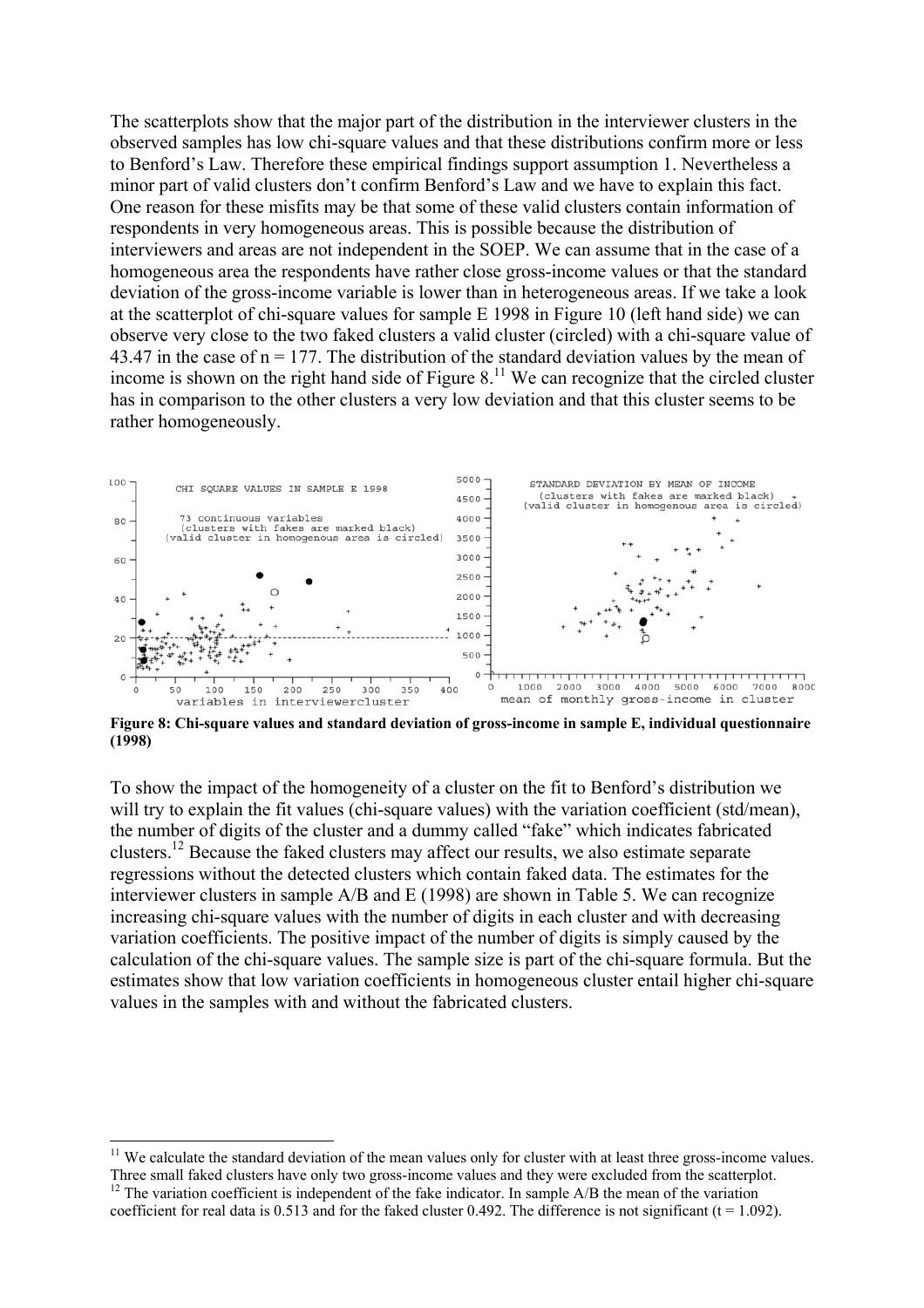| Dependent variable:          |            |          |               |         |                 |            |          |               |
|------------------------------|------------|----------|---------------|---------|-----------------|------------|----------|---------------|
| chi-square values            |            |          | Sample A/B    |         | Sample E (1998) |            |          |               |
|                              | with faked |          | without faked |         |                 | with faked |          | without faked |
|                              |            | clusters | clusters      |         |                 | clusters   |          | clusters      |
|                              | Coeff.     | t-value  | Coeff.        | t-value | Coeff.          | t-value    | Coeff.   | t-value       |
| Intercept                    | 10.210     | 12.51    | 9.971         | 12.83   | 16.485          | 8.23       | 16.433   | 8.18          |
| number of variables (digits) |            |          |               |         |                 |            |          |               |
| in each cluster              | 0.008      | 25.78    | 0.008         | 27.18   | 0.006           | 4.63       | 0.006    | 4.65          |
| variation coefficient for    |            |          |               |         |                 |            |          |               |
| gross-income                 | $-4.523$   | $-3.27$  | $-4.090$      | $-3.09$ | $-9.330$        | $-3.03$    | $-9.342$ | $-3.02$       |
| fake                         | 15.996     | 4.42     |               |         | 26.889          | 5.15       |          |               |
|                              |            |          |               |         |                 |            |          |               |
| $R^2$ (adjusted)             | 0.559      |          | 0.573         |         | 0.387           |            | 0.195    |               |
| number of clusters           | 556        |          | 552           |         | 107             |            | 105      |               |

**Table 5: Linear regression on the chi-square values for the fit to Benford´s Law in interviewerclusters** 

Therefore high chi-square values are not necessary faked clusters. We have to take the homogeneity of the clusters in account.

One explanation of suspicious clusters which passed the quality control measures and which are labelled as non-faked clusters cannot be ruled out: although we believe that the data are not fabricated, this may well be the case. Together with the fieldwork organization which collects the SOEP we will check this in depth. First checks suggest that the suspicious interviewers are not fabricating data, but that they are try to conclude the interviews as quickly as possible. For example one of the suspicious interviewers filled in either data on gross or net monthly labour income. He never filled in both values as expected.

Our preliminary results let us conclude that Benford´s Law might be not an efficient method for detecting faked data, but it might be a new instrument for quality control of the interviewing process.

# **4 Bias due to interviewer cheating**

#### *4.1 Analytical estimates of the possible bias due to interviewer cheating*

The possible bias due to falsifications is formally similar to the possible bias due to imputation of values in the case of missing data. We can interpret falsifications as a special kind of imputation that depends on an interviewer's assumptions about an unknown respondent's characteristics and opinions (cf. Schnell 1991). In this section we show some simple equations for calculating the possible bias due to interviewer cheating (adapted from Schnell 1991 and Kalton 1983). In the case of proportions and means, the overall statistic is the weighted sum of the statistic in the sample with true values and the sample with faked values.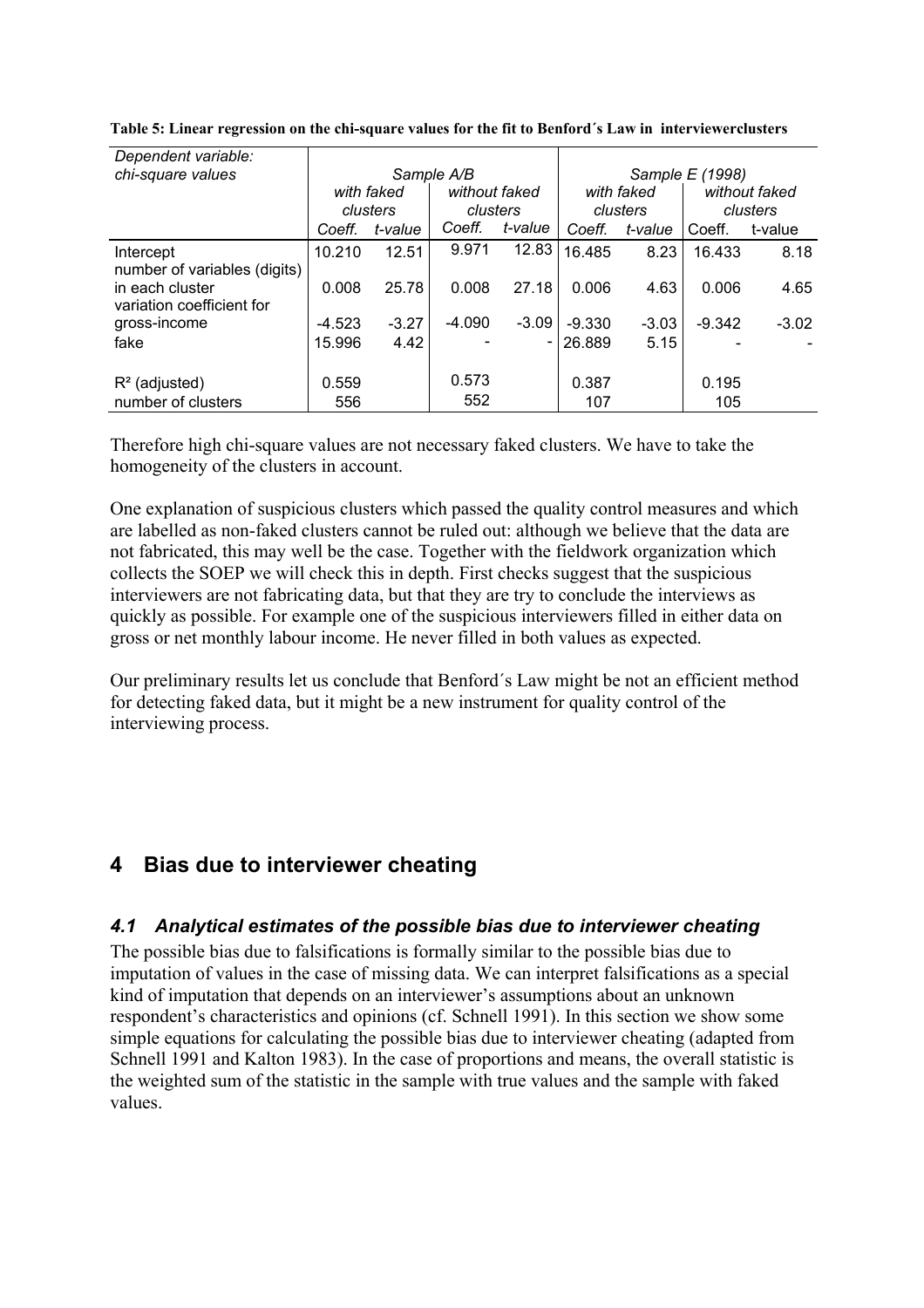Proportions:

$$
P_{sum} = \frac{N_t P_t + N_f P_f}{N}
$$
  
(1)  

$$
P_{sum} = P_t + \frac{N_f}{N} (P_f - P_t)
$$

Bias:

$$
B_p = P_t - P_{sum}
$$
  
\n
$$
B_p = \frac{N_f}{N} (P_t - P_f)
$$
\n(2)

Psum total proportion

 $P_t$  true proportion<br> $P_f$  proportion in th

proportion in the faked sample

 $N_f/N$  share of fakes on all observations

Equation (2) shows that the possible bias can not be greater than the proportion of the falsified values in the sample. Hence, if there are 3% fakes in the sample, the maximum bias can be no more than 3%. The bias for mean values depends on the proportion of fakes and the measurement scale. If we use satisfaction items with an 11-point scale (0 - 10), for example, in the case of 3% fakes we get a maximum bias of only *±* 0.3. Figure 9 shows the proportion of total mean to true mean in terms of the proportion of fakes and means (mean in the faked sample and mean in the true sample). The higher the proportion of fakes and the greater the deviation of means in the faked and true samples, the higher the bias. Nevertheless, the deviation of the factor "mean\_sum / mean\_true" from one can be only critical if the proportion of fakes is rather high. If the mean in the faked sample is double the mean in the true sample and the proportion of fakes is 0.3, the factor will be 1.6.

Means:

$$
M_{sum} = \frac{N_t M_t + N_f M_f}{N}
$$
  

$$
M_{sum} = M_t + \frac{N_f}{N} (M_f - M_t)
$$
 (3)

Bias:

$$
B_M = \frac{N_f}{N} (M_t - M_f)
$$
 (4)

|                 | $M_{\text{sum}}$ total mean                |
|-----------------|--------------------------------------------|
| M+              | true mean                                  |
| $\rm M_{\rm f}$ | mean in the faked sample                   |
|                 | $N_f/N$ share of fakes in all observations |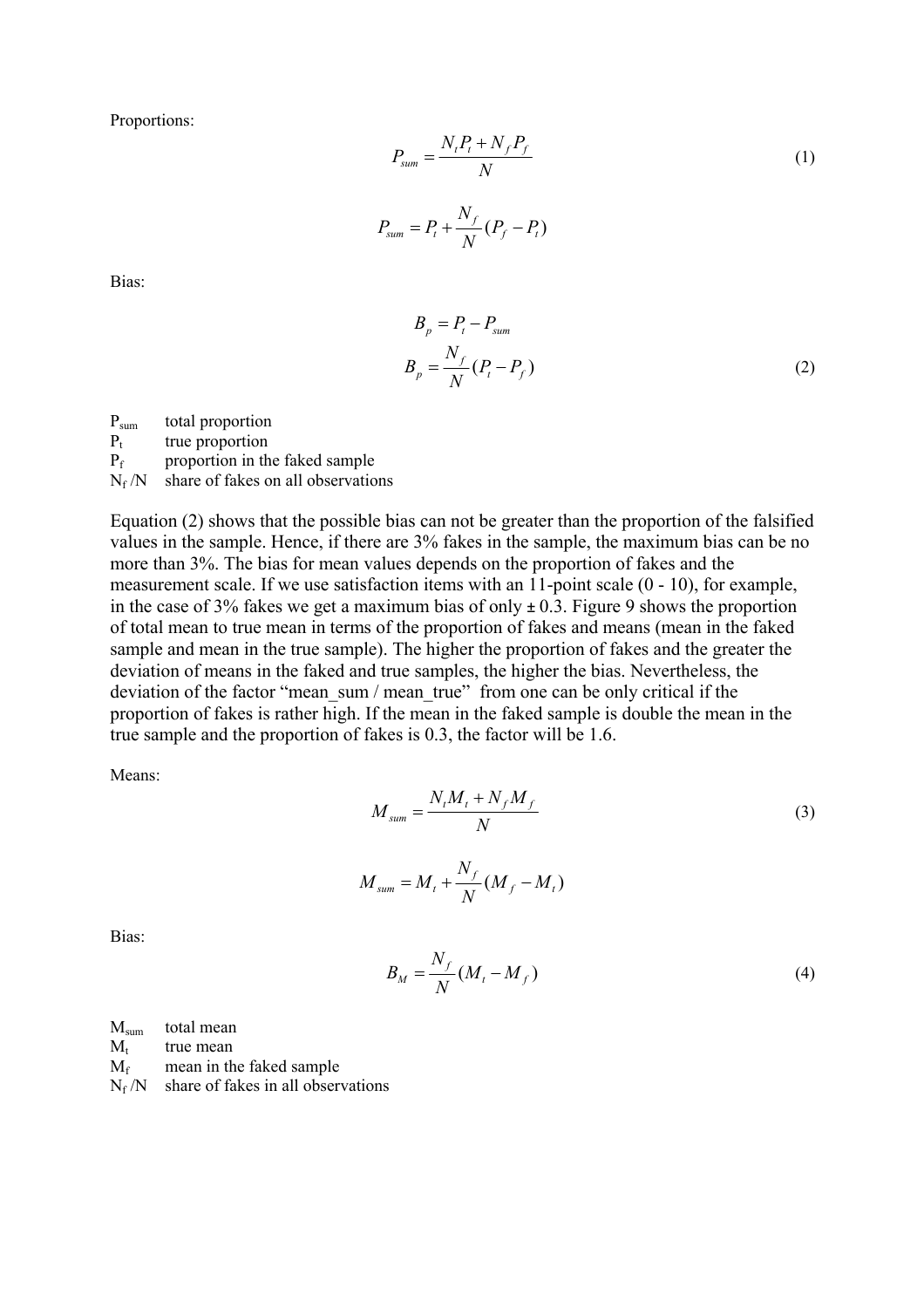

**Figure 9: Total mean / true mean by proportion of fakes and proportion of means**

The total variance is a function of the proportion of faked records in the database, the true and false variance and the squared difference of means in both samples. Figure 10 shows the proportion of the total variance to the true variance. We assume that we have a variable with true mean  $M_t = 5.0$  and true variance  $\sigma_t^2 = 1.0$ , measured on an 11-point scale (e.g. satisfaction items in the SOEP). The false variance is assumed to be 10% lower than the true variance. In the case of small differences in means between the true and faked sample and only a small proportion of fakes, the bias will be negligible. But the figure also shows that at higher proportions of fakes and greater differences in means, we get more seriously biased estimates for the variance.

Variance:

$$
\sigma_{sum}^{2} = \left(1 - \frac{N_{f}}{N}\right)\sigma_{t}^{2} + \frac{N_{f}}{N}\sigma_{f}^{2} + \frac{N_{f}}{N}\left(1 - \frac{N_{f}}{N}\right)(M_{t} - M_{f})^{2}
$$
(5)

Bias:

$$
B_{\sigma^2} = \frac{N_f}{N} \left( \sigma_t^2 - \sigma_f^2 \right) - \frac{N_f}{N} \left( 1 - \frac{N_f}{N} \right) \left( M_t - M_f \right)^2 \tag{6}
$$

 $\sigma^2$ total variance

 $\sigma^2$ true variance

 $\sigma^2$ variance in the faked sample

 $M_t$  true mean

 $M_f$  mean in the faked sample<br>N<sub>f</sub>/N share of fakes in all obser

share of fakes in all observations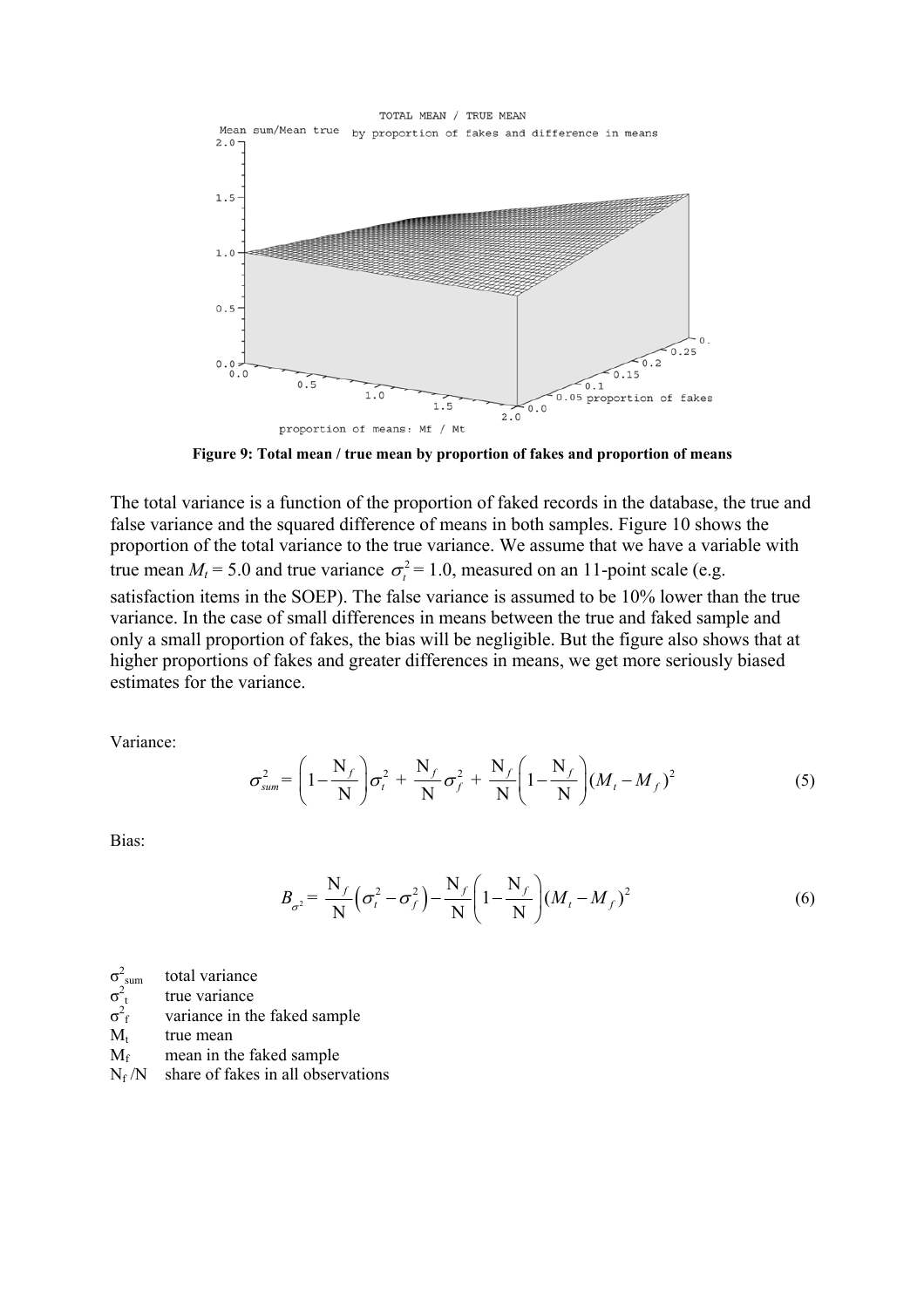

**Figure 10: Total variance / true variance by proportion of fakes and proportion in means**

Next we take a short look at the covariance. The total covariance is a function of the proportion of faked records in the database, the true and false covariance and the product of the difference in means of both variables in the true and faked sample.

Covariance:

$$
\sigma_{xy_{sum}} = \left(1 - \frac{N_f}{N}\right)\sigma_{xy_t} + \frac{N_f}{N}\sigma_{xy_f} + \frac{N_f}{N}\left(1 - \frac{N_f}{N}\right)(M_{x_t} - M_{x_f})(M_{y_t} - M_{y_f})
$$
\n(7)

Bias:

$$
B_{\sigma_{xy}} = \frac{N_f}{N} (\sigma_{xy_t} - \sigma_{xy_f}) - \frac{N_f}{N} \left( 1 - \frac{N_f}{N} \right) (M_{x_t} - M_{x_f}) (M_{y_t} - M_{y_f})
$$
(8)

 $\sigma_{xy \, sum}$  total covariance

 $\sigma_{xvt}$  true covariance

 $\sigma_{xyf}$  covariance in the faked sample

 $M_{xt}$  true mean for variable X

- $M<sub>xf</sub>$  mean in the faked sample for variable X
- $M_{vt}$  true mean for variable Y
- $M_{\rm vf}$  mean in the faked sample for variable Y
- $N_f/N$  share of fakes in all observations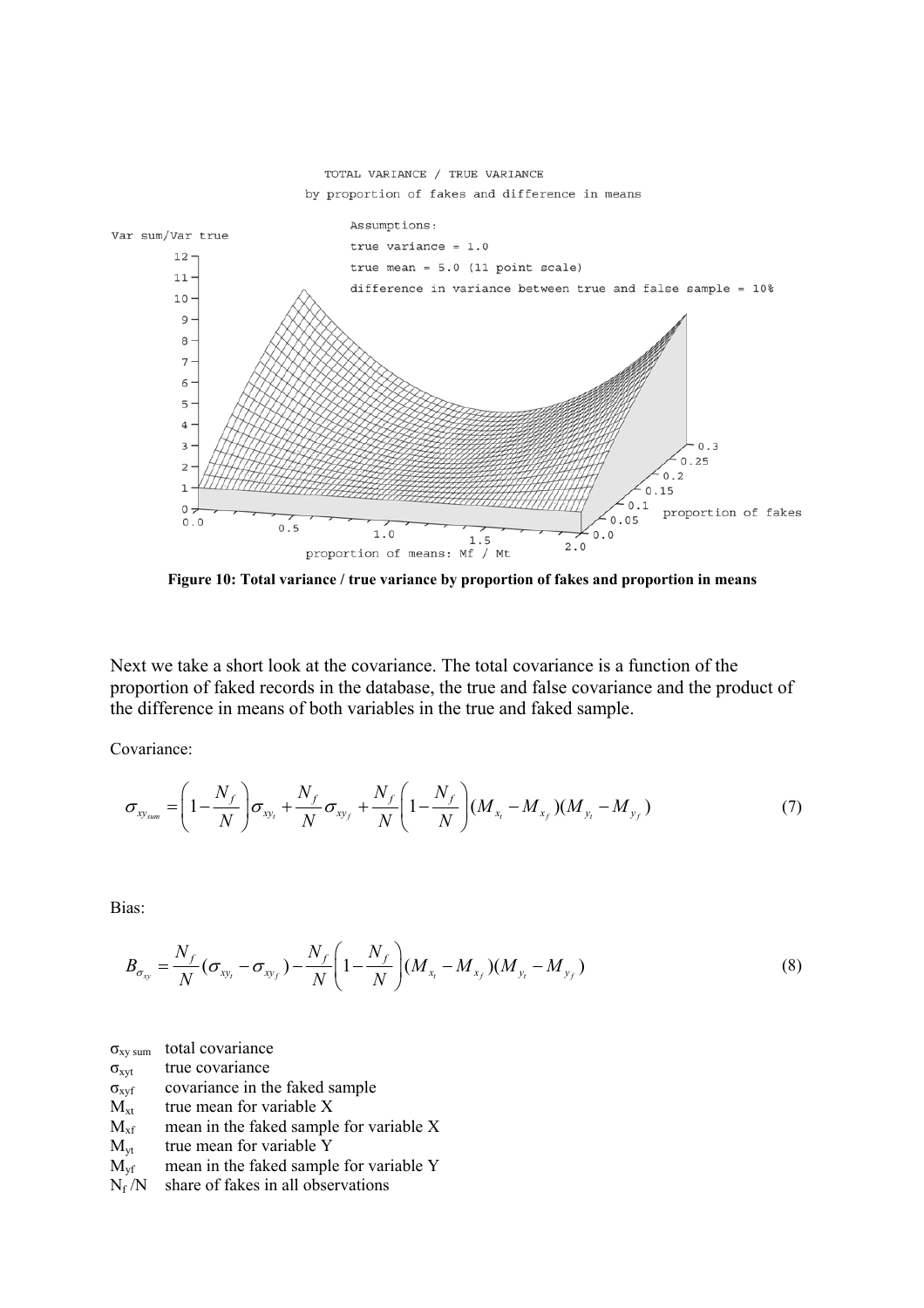Therefore we have more than three dimensions. But if we assume that the differences in means for both variables are the same, we will get a figure for the total / true covariance quite similar in shape to figure 10.

### *4.2 Empirical bias due to interviewer cheating in SOEP*

In this section we present some empirical results using fabricated and true data. We will look first at some descriptive statistics like proportions, means and variances. We analyse only samples A, B and E because the number of fakes in subsample F is too small  $(N= 8)$ .

# *4.2.1 Proportions*

In the previous section we demonstrated that the possible bias can not be greater than the proportion of falsified values in the sample. The next three tables show proportions and frequencies of some selected variables.

Table 6 shows the breakdown of gender responses in fabricated and real samples. The last two columns contain information on the empirical bias and the possible maximal bias<sup>13</sup>. We can detect only a marginal empirical bias. It can be assumed that it is rather easy for cheating interviewers to reproduce responses like respondent's gender because the distribution is known. Hence we will take a look at other variables with more categories. It might be a somewhat more complicated to reproduce the employment status of the SOEP respondents.

| Sample A            | 1984 |        |      |        |       |        |         |        |
|---------------------|------|--------|------|--------|-------|--------|---------|--------|
| Respondent's gender |      |        |      |        |       |        | Emp.    | Max.   |
|                     | Real | ℅      | Fake | %      | Total | ℅      | bias    | ± bias |
| Male                | 4328 | 47.69  | 27   | 45.80  | 4355  | 47.67  | $-0.02$ | 0.62   |
| Female              | 4748 | 52.31  | 32   | 54.20  | 4780  | 52.33  | 0.02    | 0.66   |
| Total               | 9076 | 100.00 | 59   | 100.00 | 9135  | 100.00 |         |        |
|                     |      |        |      |        |       |        |         |        |
| Sample B            | 1984 |        |      |        |       |        |         |        |
| Respondent's gender |      |        |      |        |       |        | Emp.    | Max.   |
|                     | Real | %      | Fake | %      | Total | %      | bias    | ± bias |
| Male                | 1679 | 53.00  | 28   | 62.20  | 1707  | 53.10  | 0.1     | 1.64   |
| Female              | 1490 | 47.00  | 17   | 37.80  | 1507  | 46.90  | $-0.1$  | 1.13   |
| Total               | 3169 | 100.00 | 45   | 100.00 | 3214  | 100.00 |         |        |
|                     |      |        |      |        |       |        |         |        |
| Sample E. 1998      |      |        |      |        |       |        |         |        |
| Respondent's gender |      |        |      |        |       |        | Emp.    | Max.   |
|                     | Real | ℅      | Fake | %      | Total | %      | bias    | ± bias |
| Male                | 932  | 48.80  | 26   | 55.30  | 958   | 49.00  | 0.2     | 2.71   |
| Female              | 978  | 51.20  | 21   | 44.70  | 999   | 51.00  | $-0.2$  | 2.10   |

**Table 6: Proportion of respondent's gender in fabricated and real samples (individual questionnaire)** 

Total 1910 100.00 47 100.00 1957 100.00

 $\overline{a}$  $<sup>13</sup>$  The maximal possible bias is if for example all true respondents are female and all faked respondents are male.</sup>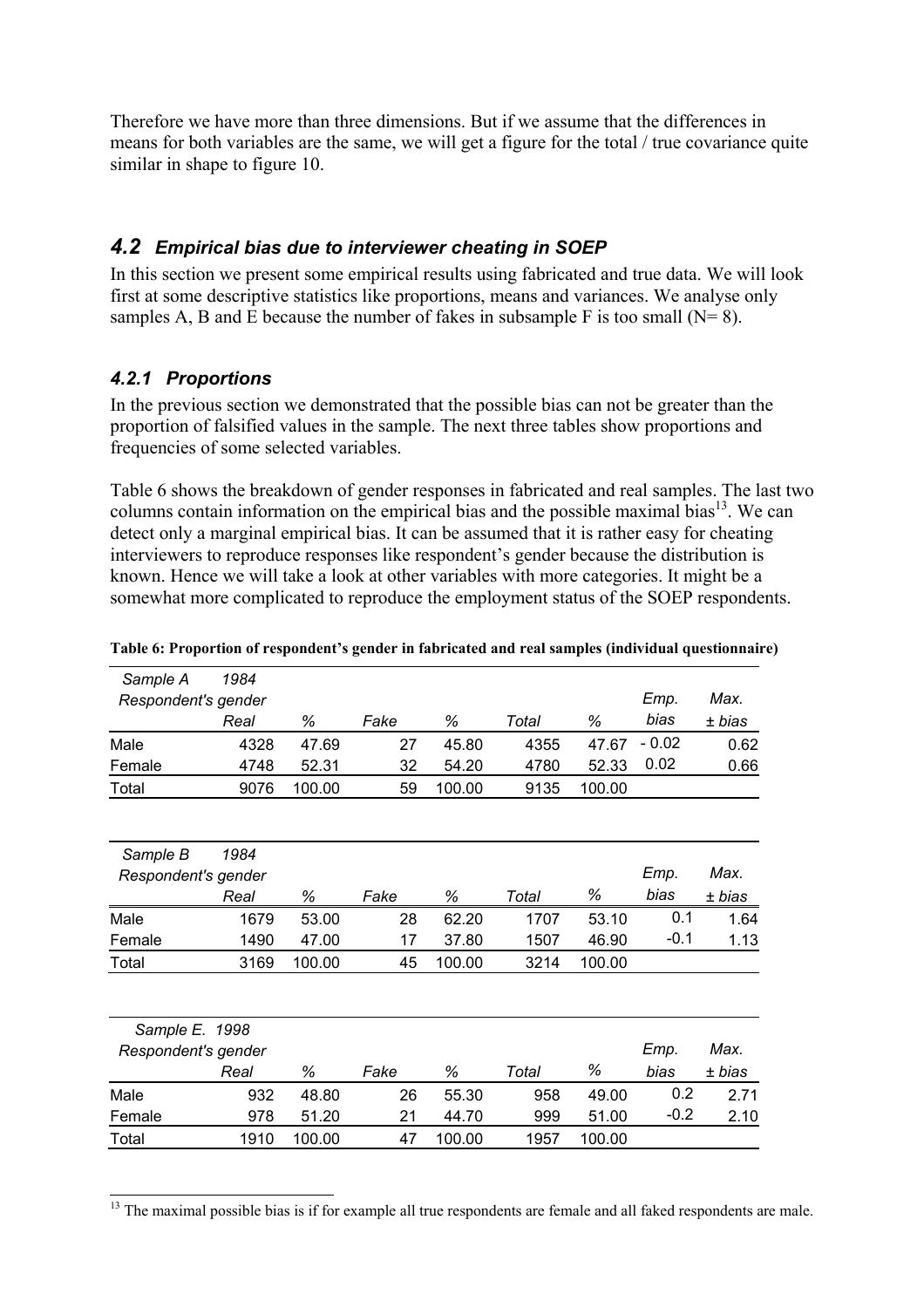Table 7 shows the distribution of respondent's employment status in samples A and B for fabricated and real data. This variable has seven categories. The highest frequency occurs for the category "full-time employment" with 46.7%, followed by "not employed" with 37.6%. Regular part-time employment responses are only 5.4%, followed by vocational training and unemployed, both with 3.6%. Surprisingly, the distribution for the faked sample is quite similar to the real data. The ranking order of the categories corresponds in both data sets and there are only small deviations in the frequency values, especially for "full-time employment" and "not employed". Therefore we can expect that the cheating interviewers have an idea of the distribution of the employment status in the entire population and are able to reproduce the frequencies of this variable.

| <b>Employment status</b> | Real  |      | Fake |      | Total |      |
|--------------------------|-------|------|------|------|-------|------|
|                          | Ν     | %    | Ν    | %    | Ν     | %    |
| Full-time employment     | 5724  | 46.7 | 57   | 54.8 | 5781  | 46.8 |
| Reg. part-time           |       |      |      |      |       |      |
| employment               | 661   | 5.4  | 9    | 8.7  | 670   | 5.4  |
| Vocational training      | 439   | 3.6  | 4    | 3.8  | 443   | 3.6  |
| Marginal part-time       |       |      |      |      |       |      |
| employment               | 341   | 2.8  | 1    | 1.0  | 342   | 2.8  |
| Unemployed               | 439   | 3.6  | 5    | 4.8  | 444   | 3.6  |
| Military, community      |       |      |      |      |       |      |
| service                  | 35    | 0.3  | 0    | 0.0  | 35    | 0.3  |
| Not employed             | 4606  | 37.6 | 28   | 26.9 | 4634  | 37.5 |
| Total                    | 12245 | 100  | 104  | 100  | 12349 | 100  |

**Table 7: Distribution of employment status in Sample A + B, 1984 (fabricated and real data)** 

Source: SOEP, Sample A and B, real and faked data, individual questionnaire

Table 8 shows the frequency of another item in samples A and B, "the importance of goals in politics". The respondent has to choose between four goals and has to rank these in terms of personal importance. In the real data set we can recognize that the distribution of "peace and quiet" has its highest frequency for the most important goal, "inflation" for the second most important goal, "citizen influence" has equal frequencies for the third and fourth most important goal, and "freedom of speech" has its highest frequency for the fourth most important goal. In the fabricated data we find a rather different distribution, by far the highest frequency for the first goal occurs for "inflation", "peace and quiet" has its highest frequency for the second goal, "freedom of speech" for the third, and "citizen influence" for the fourth. The "importance of goals in politics" is not an objective variable and we can assume that the difference between real and faked data might be caused by personal opinions and philosophies of the cheating interviewers.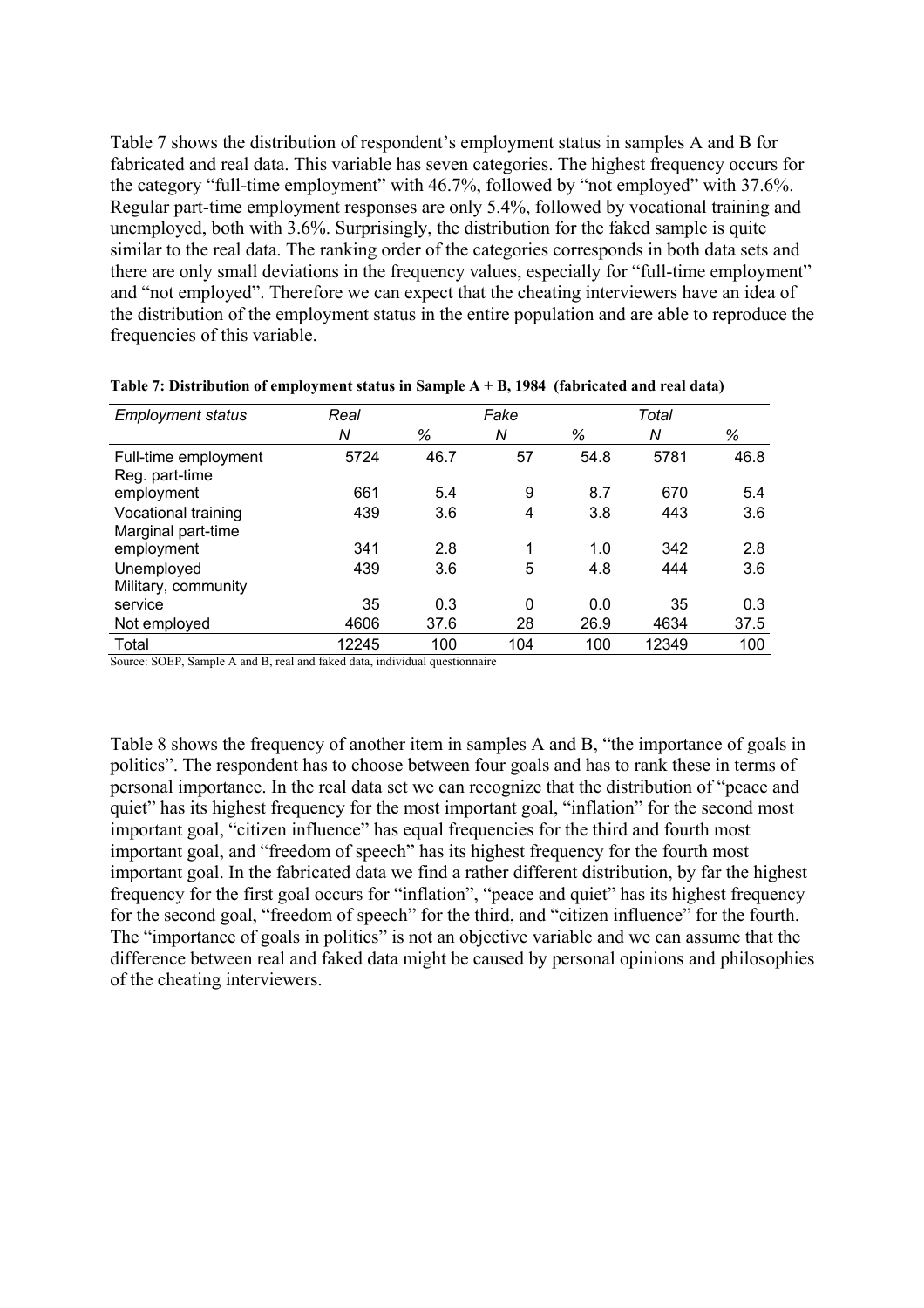|        |                 |       |                   |       |           |       | Freedom of |       |
|--------|-----------------|-------|-------------------|-------|-----------|-------|------------|-------|
|        | Peace and quiet |       | Citizen influence |       | Inflation |       | speech     |       |
|        | real            | fake  | real              | fake  | real      | fake  | real       | fake  |
| Rank 1 | 47.2            | 23.1  | 16.9              | 22.3  | 22.8      | 50.0  | 18.3       | 4.9   |
| Rank 2 | 22.6            | 41.3  | 24.2              | 16.5  | 31.1      | 26.0  | 22.1       | 16.5  |
| Rank 3 | 15.7            | 7.7   | 29.3              | 29.1  | 27.4      | 22.1  | 25.7       | 40.8  |
| Rank 4 | 14.6            | 27.9  | 29.7              | 32.0  | 18.8      | 1.9   | 34.0       | 37.9  |
|        | 100.0           | 100.0 | 100.0             | 100.0 | 100.0     | 100.0 | 100.0      | 100.0 |
| N      | 11.973          | 104   | 11,865            | 103   | 11.951    | 104   | 11,928     | 103   |

Table 8: Frequency of importance of goals in politics<sup>14</sup> – Sample  $A + B$  (fabricated and real data)

Source: SOEP, Sample A and B, real and faked data, individual questionnaire

#### *4.2.2 Means and variances*

Table 9 shows some means and variances in fabricated and real data. We have calculated the means for satisfaction items (11-point scale) and the question about monthly income. The empirical bias in all cases is rather low and negligible; only half of the differences in means between faked and real data are significant.

One finding is consistent: the means for the satisfaction items in sample E are always higher in the fabricated data, and also higher than in the valid data in four of seven cases in samples A and B. With only one exception, the variances in the faked data are lower than in the real data set. These results indicate that cheating interviewers relatively consistently overestimate the satisfaction of respondents. Schnell (1991, 31) argues that the "curbstoners" orientate themselves on stereotypes. He postulates that if this is true, the internal consistence should be higher in the fakes than in the real data. We find for the 11-point likert scale of satisfaction in sample A a value for Cronbach's alpha of  $0.672$  (sample E: alpha =  $0.751$ ), and a value of 0.628 (sample E: alpha = 0.655) in the fabricated data.<sup>15</sup> Hence, in both subsamples the internal consistence is lower in the faked data than in the real data and we can not confirm Schnell's findings in our data.

Table 10 shows the calculated means for the item "importance for satisfaction" (4-point scale). Half of the means based on faked data are higher than in the real data set. Nevertheless, the "fit" of the fabricated data are rather good, the absolute deviation between real and faked mean is only 0.19 on average. An exception is the interviewer's assessment of the importance of "work" for respondent's satisfaction. Here in the fabricated data the mean is 50% higher than in the real data.

 $\overline{a}$ 

 $14$  The question is: "Even in politics you can't have everything at once. Below are various goals which politics can aim for; if you had to choose between these goals: which seems the most important to you? Which is the second most important? Which is the third most important? And, which is the fourth?"

<sup>&</sup>lt;sup>15</sup> Cronbach's alpha is a often used coefficient of reliability (or consistency).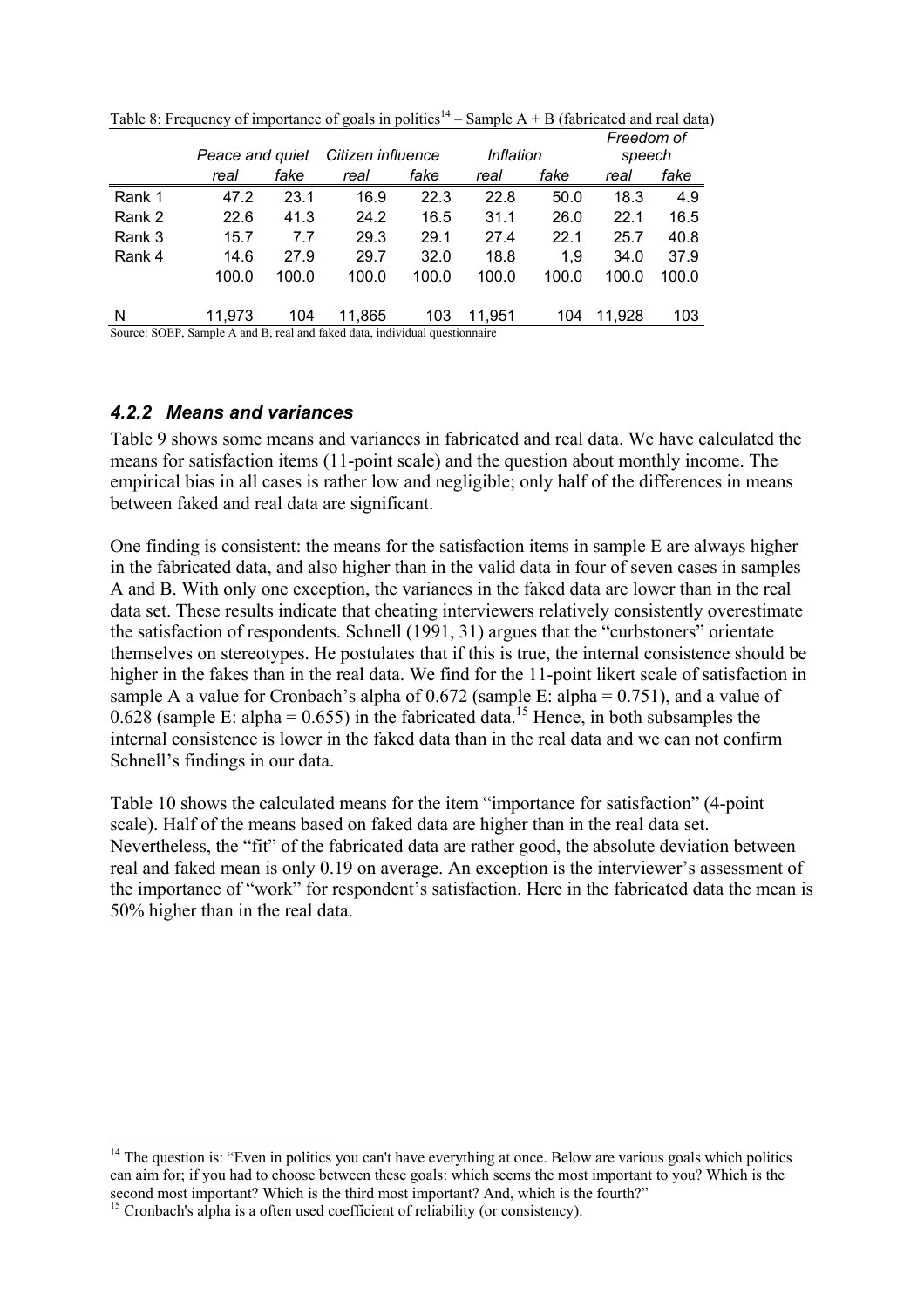| Sample             |      |            | A + B |            | 1984  |            |            |                          |      |            | E    |            | 1998  |            |            |         |        |
|--------------------|------|------------|-------|------------|-------|------------|------------|--------------------------|------|------------|------|------------|-------|------------|------------|---------|--------|
| satisfaction       | eal  |            | fake  |            |       | total      | F-test     | emp.                     | real |            |      | fake       | total |            | F-Test     | emp.    | max.   |
| (11-point scale)   | mean | $\sigma^2$ | mean  | $\sigma^2$ | mean  | $\sigma^2$ | prob.      | Bias                     | mean | $\sigma^2$ | mean | $\sigma^2$ | mean  | $\sigma^2$ | prob.      | bias    | ± bias |
| Health             | 7.00 | 7.107      | 8.12  | 3.132      | 7.01  | 7.084      | $0.000***$ | 0.01                     | 7.00 | 5.681      | 8.06 | .974       | 7.02  | 5.617      | $0.002***$ | 0.02    | 0,242  |
| <b>Work</b>        | 7.65 | 5.208      | 7.94  | 2.171      | 7.65  | 5.178      | 0.279      | 0.00                     | 7.17 | 5.772      | 7.56 | 1.949      | 7.18  | 5.681      | 0.411      | 0.01    | 0,242  |
| Household          | 6.95 | 5.960      | 6.64  | 8.042      | 6.95  | 5.974      | 0.361      | 0.00                     | 6.75 | 5.036      | 6.72 | 2.606      | 6.75  | 4.972      | 0.944      | 0.00    | 0,242  |
| Income             | 6.41 | 6.848      | 6.64  | 4.096      | 6.41  | 6.824      | 0.356      | 0.00                     | 6.45 | 5.706      | 7.34 | 2.229      | 6.47  | 5.639      | $0.011**$  | 0.02    | 0,242  |
| Housing            | 7.60 | 6.436      | 6.95  | 4.987      | 7.59  | 6.427      | $0.010***$ | $-0.01$                  | 7.97 | 3.991      | 8.38 | 0.633      | 7.98  | 3.913      | 0.157      | 0.01    | 0,242  |
| Leisure            | 7.29 | 6.497      | 7.05  | 4.590      | 7.29  | 6.481      | 0.340      | 0.00                     | 7.40 | 5.011      | 7.87 | 1.809      | 7.41  | 4.938      | 0.148      | 0.01    | 0,242  |
| Products on offer  |      |            |       |            |       |            |            | $\overline{\phantom{a}}$ | 6.44 | 7.963      | 6.55 | 6.122      | 6.44  | 7.915      | 0.781      | 0.00    | 0,242  |
| Public transport   |      |            |       |            |       |            |            | $\blacksquare$           | 6.40 | 8.239 7.28 |      | 4.161      | 6.42  | 8.156      | $0.038**$  | 0.02    | 0,242  |
| Environmental sit. |      |            |       |            |       |            |            | $\overline{\phantom{a}}$ | 6.77 | 4.249      | 7.79 | 0.432      | 6.80  | 4.181      | $0.001***$ | 0.03    | 0,242  |
| Living standard    |      |            |       |            |       |            |            | $\overline{\phantom{a}}$ | 7.36 | 3.441      | 8.02 | 0.934      | 7.37  | 3.391      | $0.015**$  | 0.01    | 0,242  |
| Life today         | 7.43 | 4.576      | 7.93  | 2.588      | 7.43  | 4.561      | $0.016**$  | 0.00                     | 7.44 | 3.001      | 8.09 | 0.427      | 7.46  | 2.948      | $0.011**$  | 0.02    | 0,242  |
| Life in 5 years    |      |            |       |            |       |            |            | $\overline{\phantom{a}}$ | 7.23 | 3.836      | 8.06 | 0.539      | 7.25  | 3.772      | $0.004***$ | 0.02    | 0,242  |
|                    |      |            |       |            |       |            | F-Test     | emp.                     |      |            |      |            |       |            | F-Test     | emp.    | max.   |
| Income             | real | $\sigma$   | fake  | $\sigma$   | total | $\sigma$   | prob.      | bias                     | real | $\sigma$   | fake | $\sigma$   | total | $\sigma$   | prob.      | bias    | ± bias |
| Gross income       | 2552 | 1569       | 2545  | 1479       | 2552  | 2552       | 0.973      | 0.00                     | 4133 | 2574       | 4015 | 1516       | 4129  | 2545       | 0.831      | $-4.00$ | $-138$ |
| Net income         | 1745 | 11084      | 1760  | 974        | 1745  | 1083       | 0.913      | 0.00                     | 2609 | 1549 2491  |      | 910        | 2605  | 1533       | 0.695      | $-4.00$ | $-81$  |

| Table 9: Means and variances in fabricated and real data (Sample A, B and E) |  |  |  |  |  |
|------------------------------------------------------------------------------|--|--|--|--|--|
|------------------------------------------------------------------------------|--|--|--|--|--|

Source: SOEP 1984, Sample A,B and 1998, Sample E, individual questionnaire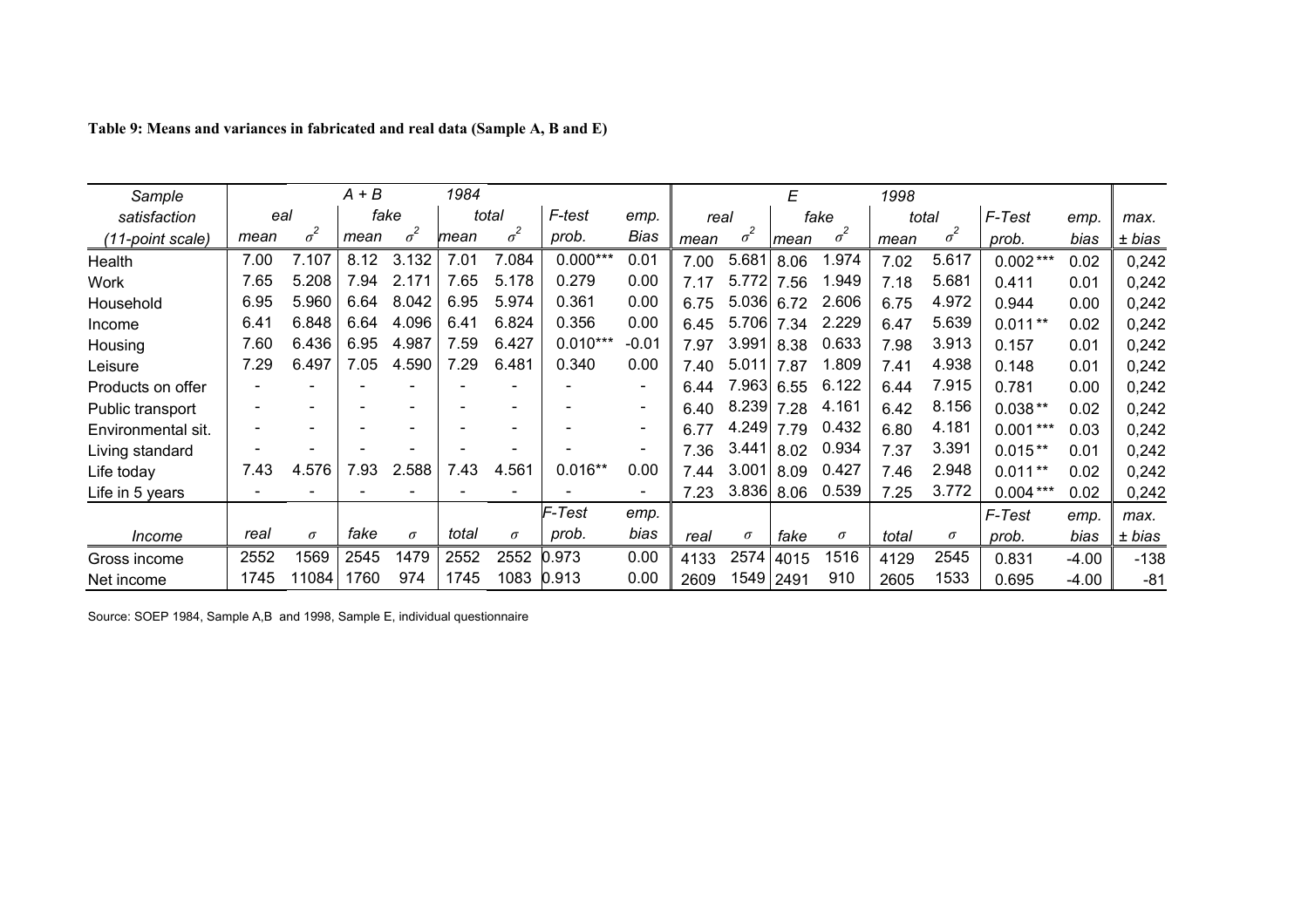| Importance       |       | E    | 1998  |            |         |        |
|------------------|-------|------|-------|------------|---------|--------|
| for satisfaction | means |      |       | F-Test     | emp.    | max.   |
| (4-point scale)  | real  | fake | total | prob.      | bias    | ± bias |
| Work             | 1.92  | 2.41 | 1.93  | $0.000***$ | 0.01    | 0.096  |
| Family           | 1.28  | 1.06 | 1.27  | $0.004**$  | $-0.01$ | 0.096  |
| Friends          | 1.72  | 1.34 | 1.71  | $0.000***$ | $-0.01$ | 0.096  |
| Income           | 1.61  | 1.72 | 1.61  | 0.193      | 0.00    | 0.096  |
| Housing          | 1.57  | 1.62 | 1.57  | 0.533      | 0.00    | 0.096  |
| <b>Politics</b>  | 2.83  | 2.91 | 2.83  | 0.493      | 0.00    | 0.096  |
| Career           | 2.26  | 2.51 | 2.26  | $0.090*$   | 0.00    | 0.096  |
| Leisure          | 1.72  | 1.53 | 1.72  | $0.043**$  | 0.00    | 0.096  |
| Health           | 1.15  | 1.00 | 1.14  | $0.007***$ | $-0.01$ | 0.096  |
| Environmentalism | 1.71  | 1.83 | 1.71  | 0.193      | 0.00    | 0.096  |
| Religion         | 2.68  | 2.43 | 2.67  | $0.079*$   | $-0.01$ | 0.096  |
| Neighborhood     | 1.88  | 1.85 | 1.88  | 0.739      | 0.00    | 0.096  |
| Mobility         | 1.78  | 1.98 | 1.79  | 0.049      | 0.01    | 0.096  |

**Table 10: Means in fabricated and real data (Sample E, individual questionnaire)** 

#### *4.2.3 Covariances and correlations*

In this section we will examine the influence of fabricated data on bivariate statistics such as covariances and correlations. Table 11 shows the covariance and the correlation between net and gross income as well as between gross income and duration of training (years). The relationship between gross and net income is trivial and obvious and apparent in both real and fabricated data. However the connection with "duration of training" (generated from the variable for schooling and training in years) is more complicated and more adjustments are required. On the basis of human capital theory we expect a positive correlation and find a significant positive value of 0.342 in the real data. In the fabricated data only a small negative covariance occurs, or a correlation near zero, respectively. Although the amount of fakes in sample E is under 5% and very small, the impact of the fakes in the overall sample on the correlation is serious, biasing the total positive correlation downward to a value of 0.271.

| Sample E          |           | Covariance           |           |            | Correlation |       |     |
|-------------------|-----------|----------------------|-----------|------------|-------------|-------|-----|
| 1998              |           | net income           |           |            | net income  |       |     |
| Gross income      | real      | fake                 | Total     | real       | fake        | Total | Ν   |
| Real              | 3,390,759 |                      |           | 0.948      |             |       | 699 |
| Fake              |           | 1,274,345            |           |            | 0.924       |       | 27  |
| Total             |           |                      | 3,310,526 |            |             | 0.948 | 726 |
|                   |           |                      |           |            |             |       |     |
|                   |           |                      |           |            |             |       |     |
|                   |           | Duration of Training |           | (in years) |             |       |     |
|                   |           | covariance           |           |            | correlation |       |     |
| Gross income real |           | fake                 | Total     | real       | fake        | total | N   |
| Real              | 2181.32   |                      |           | 0.342      |             |       | 699 |
| Fake              |           | $-38.63$             |           |            | $-0.004$    |       | 27  |
| Total             |           |                      | 2110.44   |            |             | 0.27  | 726 |

**Table 11: Covariances and correlations in fabricated and real data of Sample E** 

Source: SOEP Sample E, 1998, individual questionnaire, true and faked data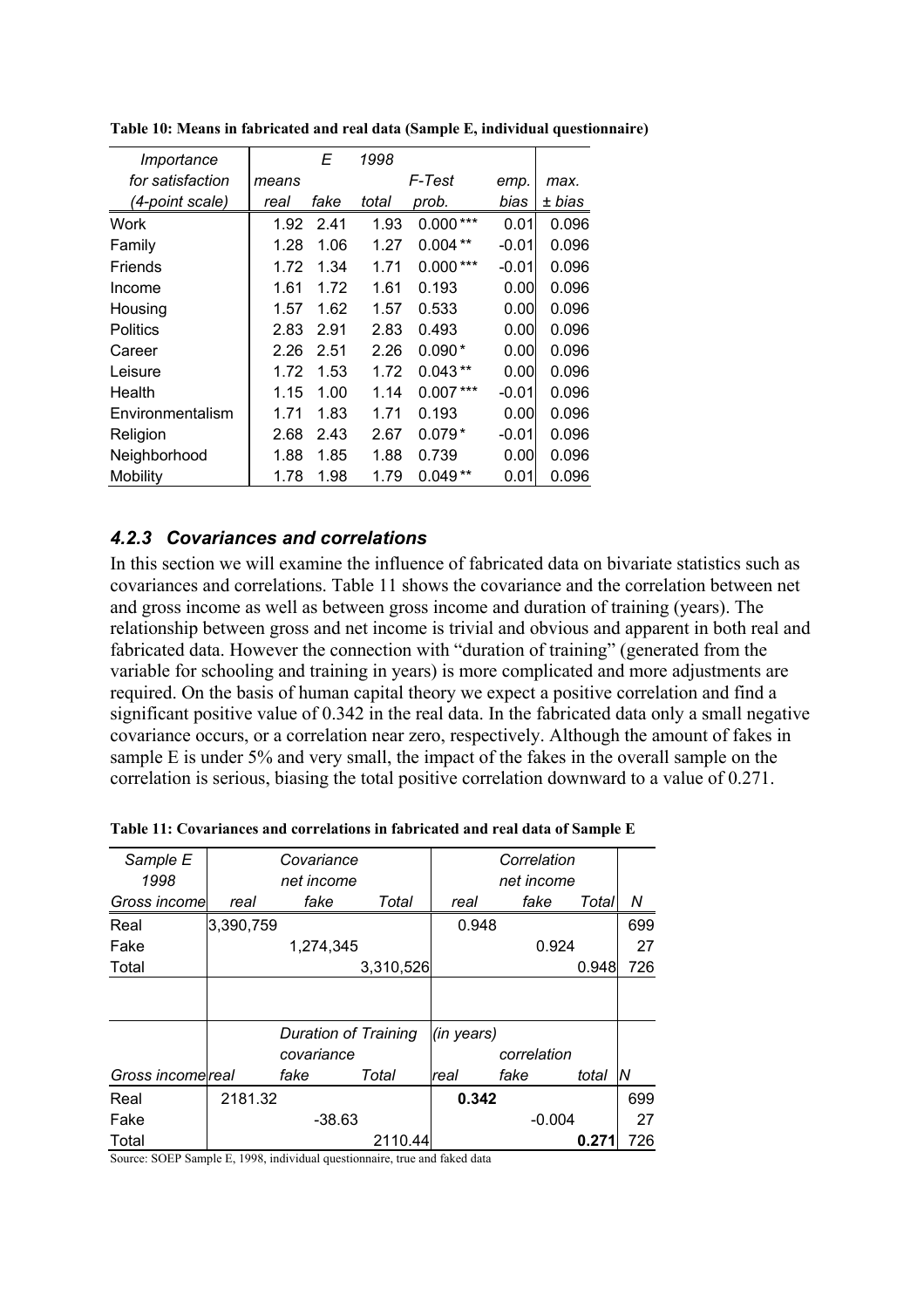#### *4.2.4 Linear regressions*

In a further step we examine the impact of fakes on multivariate statistics such as linear regressions. One of the most important regressions in a socio-economical context is the regression of log gross income. In our equation we use "age" (in years), "age squared", "gender", "duration of training" and "working hours per week" as right-hand variables. Table 12 shows the estimated parameters. In the real sample all coefficients have the expected signs and they are significant, the log gross income increases with duration of training, working hours and the age of respondents (proxy for vocational experience), and male respondents have higher incomes than females. The coefficients are reasonable and the overall fit of this model is measured with adjusted  $R^2 = 0.542$ . In the fabricated data set (4.7% of the subsample E) we find some differences: the coefficient of duration of training is negative and implausible, the coefficient for working hours is only a third and the coefficient for gender is more than double the coefficient in the true data set. If we leave the fabricated data in sample E we will get biased estimates. In the overall sample the covariates of "age" and "gender" are overestimated and "duration of training" and "working time" are underestimated. The overall fit is lower than in the true data set, the value for adj.  $R^2$  declines to 0.378.

| Sample E - 1998                |             |          |           |           |             |             |  |
|--------------------------------|-------------|----------|-----------|-----------|-------------|-------------|--|
| Regression on log gross income |             |          |           |           |             |             |  |
|                                | True        |          | Fake      |           | Total       |             |  |
|                                | coeff.      | t-value  | coeff.    | t - value | coeff.      | $t$ – value |  |
| const.                         | 3.109***    | 12.882   | 4.585**   | 2.249     | 4.303***    | 16.687      |  |
| age                            | $0.111***$  | 10.356   | 0,151     | 1.492     | $0.125***$  | 10.230      |  |
| age squared                    | $-0.001***$ | $-8.444$ | $-0.002$  | $-1.335$  | $-0.001***$ | $-8.743$    |  |
| gender (1 - men)               | $0.170***$  | 3.868    | $0.477**$ | 2.865     | $0.302***$  | 6.267       |  |
| duration of                    |             |          |           |           |             |             |  |
| training (years)               | $0.074***$  | 9.388    | $-0.029$  | $-0.672$  | $0.014*$    | 1.818       |  |
| working hours (week) 0.042***  |             | 15.341   | 0.0145    | 0.961     | $0.021***$  | 8.168       |  |
| adj. $R^2$                     | 0.542       |          | 0.296     |           | 0.378       |             |  |
| N                              | 520         |          | 26        |           | 546         |             |  |

**Table 12: Parameters of the linear regression on log gross income (true and fabricated data in Sample E)** 

Source: SOEP Sample E, 1998, individual questionnaire, true and faked data

### **5 Summary and conclusions**

This paper deals with fabricated interviews in the German Socio-economic Panel (SOEP), the detection of these fakes and their impact on survey results. A total of 90 faked household interviews and 184 faked individual interviews were detected mainly by the verification method, almost all of them in the first wave of a subsample. The share of fabricated data is low in all samples (far less than 1%) and the maximum is 2.4% in sample E. One should note that except for the fakes in sample E, faked data were never disseminated within the widelyused SOEP. The fakes were detected before the data were released. But those fakes are in the original data files – kept at DIW Berlin – and they are a rich source for methodological research.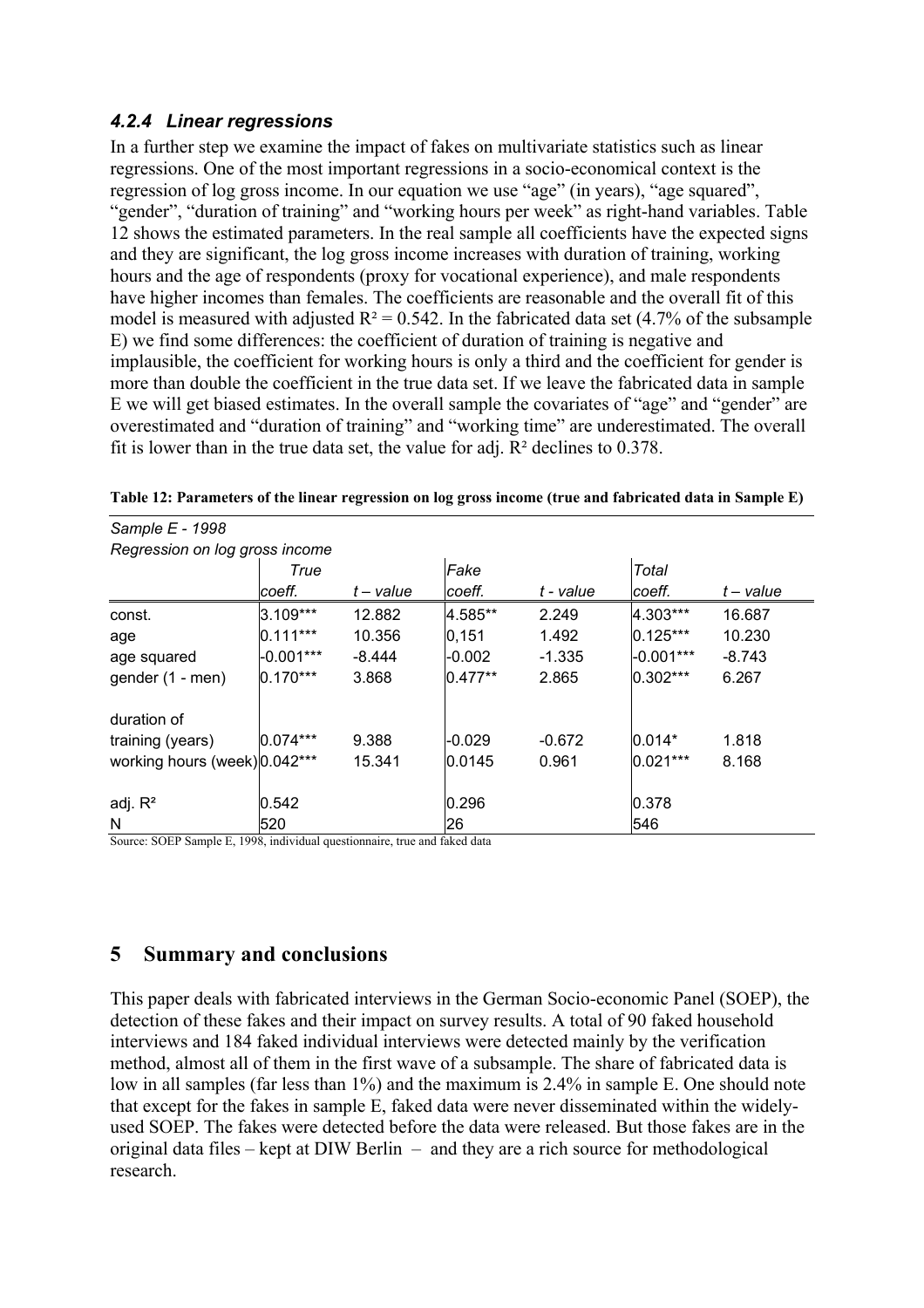Because one interviewer was able to fabricate interviews in the first two waves in sample E we were also able to investigate the stability of faked statements. We show that in the case of items about satisfaction and worries the stability coefficient is too low on average and near zero. We find these low stabilities only in two cases of the data set and conclude that these implausible stabilities can be used to detect fakes.

Furthermore, we applied a new method for discovering frauds. We referred to a recent practice becoming common among accountants to use the Benford distribution of numbers for fraud detection and assign this procedure to survey data. To the best of our knowledge this procedure is used for the first time in combination with survey data to detect frauds. We show that under particular circumstances the first-digit distribution of real data in each interviewer cluster in fact follows the predicted logarithmic distribution. After assigning useful fit values to each interviewer –cluster, we identify one cluster with fakes in sample A and two clusters in sample E as outliers with worst fit values. These clusters are candidates for possible "fabricated clusters", identified by Benford's Law. In addition we show that bad fit values are not necessarily fakes, because we have to take the homogeneity of each cluster and the number of digits in each cluster into account. Our preliminary results let us conclude that Benford´s Law might be not an efficient method for detecting faked data, but it might be a new instrument for quality control of the interviewing process.

Finally, we analyse the impact of faked interviews on survey results. We show that the impact of interviewer cheating on proportions can not be greater than the proportion of the fakes in the sample. Overall we could observe that the bias for proportions is very small and negligible in the SOEP, not only because the share of fakes is low, but because the "quality" of fakes is high. Interviewers who cheat often have an idea of the distribution of a particular variable such as "employment status" and can successfully reproduce the frequencies of this variable in the data they deliver to the fieldwork organization. The bias of mean values depends on the proportion of fakes and the measurement scale. For the satisfaction items we can show that cheating interviewers consistently overestimate respondents' satisfaction and that the mean in most cases is higher than in the true data set.

Whereas the bias of proportion and means are not noteworthy, we find effects on correlations and regressions in sample E where the share of fakes is higher than in the other samples. We could show that some cheating interviewers are swamped with multivariate statistics and failed to reproduce the covariance between schooling and gross income as well as the linear regression on the log income. Our empirical results show that the consequent parameters can be seriously biased. Therefore we find empirical evidence for the finding by Schnell (1991), based on his simulation results, that even small proportion of fake interviews are an important problem in multivariate survey statistics.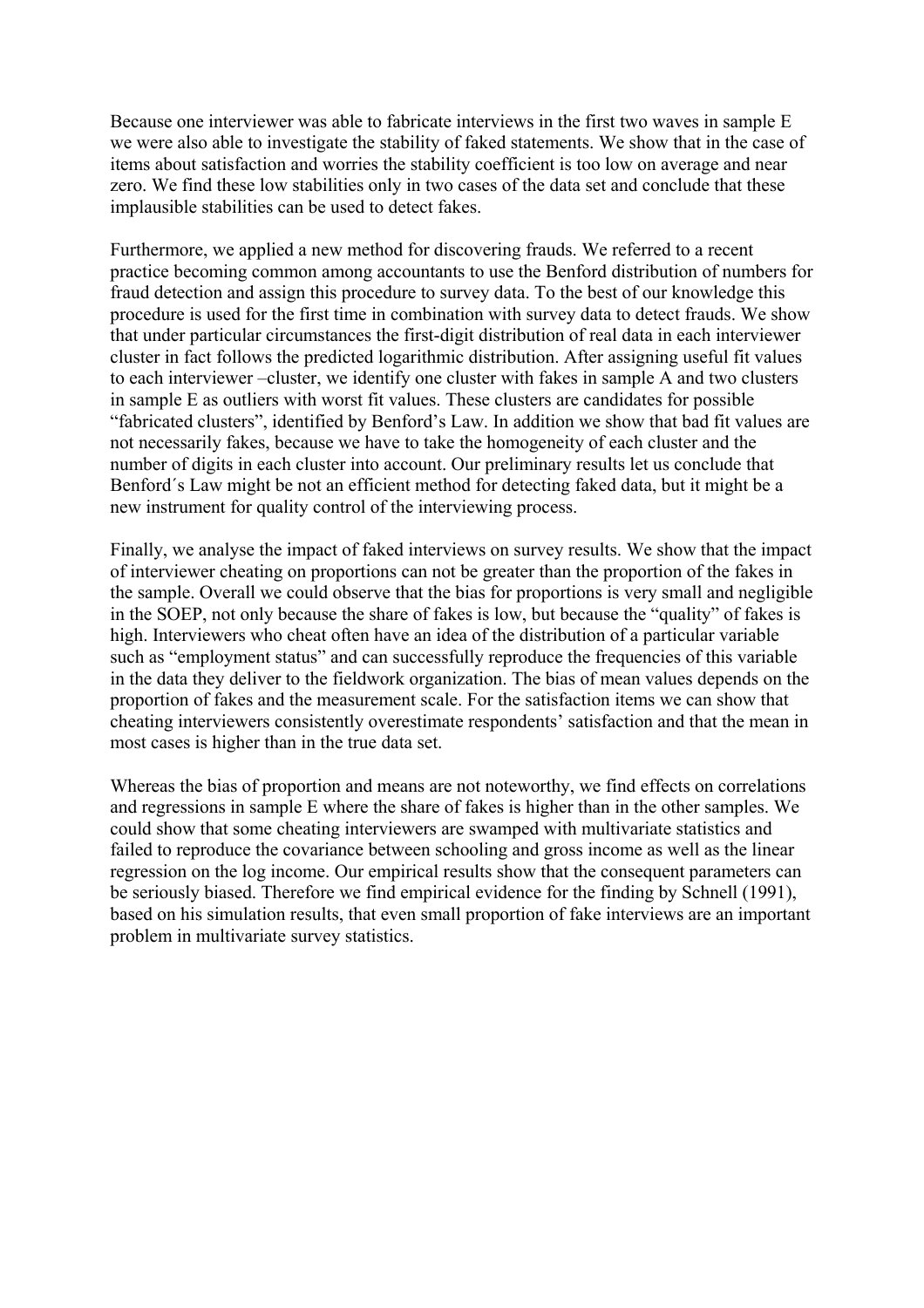#### **6 References**

- Benford, Frank 1938: The Law of Anomalous Numbers, Proceedings of the American Philosophical Society, 78:4, 551-572.
- Biemer, Paul P. and S. Lynne Stokes, 1989: The Optimal design of Quality Control Samples to Detect Interviewer Cheating. Journal of Official Statistics, 5:1, 23-39.
- Bushery, John M., Jennifer W. Reichert, Keith A. Albright, and John C. Rossiter, 1999: Using Date and Time Stamps to Detect Interviewer Falsification. Proceedings of the American Statistical Association (Survey Research Methods Section), 316-320.
- Cantwell, Patrick J., John M. Bushery, and Paul P. Biemer, 1992: Toward a Quality Improvement System for Field Interviewing: Putting Content Reinterview Into Perspective. Proceedings of the American Statistical Association (Survey Research Methods Section), 74-83.
- Crespi, L.P. 1945: The Cheater Problem in Polling. Public Opinion Quarterly, Winter: 431-445.
- Diekmann, Andreas 2002: Diagnose von Fehlerquellen und methodische Qualität in der sozialwissenschaftlichen Forschung. Manuskript 06/2002, Institut für Technikfolgenabschätzung (ITA), Wien.
- Evans, Franklin B. 1961: On Interviewer Cheating. Public Opinion Quarterly, 25: 126-127.
- Hill, Theodore P. 1995: A Statistical Derivation of the Significant-Digit Law, Statistical Science, 10: 354-363.
- Hill, Theodore P. 1996: The First –Digit Phenomenon, American Scientist, 86: 358-363.
- Hill, Theodore P. 1999: The Difficulty of Faking Data, Chance, 26: 8-13.
- Hood, Catherine C. and John M. Bushery, 1997: Getting more Bang from the Reinterview Buck: Identifying "At Risk" Interviewers. Proceedings of the American Statistical Association (Survey Research Methods Section), 820-824.
- Kalton, G. 1983: Compensating for Missing Survey Data. Ann Arbor: Institute for Social Research.
- Koch, Achim 1995: Gefälschte Interviews: Ergebnisse der Interviewerkontrolle beim ALLBUS 1994. ZUMA Nachrichten, 36: 89-105.
- Moore, Jeffrey C. and K.H. Marquis, 1996: The SIPP Cognitive Research Evaluation Experiment: Basic Results and Documentation. Working-Paper No. 212, U.S. Department of Commerce, Bureau of the Census.
- Newcomb, Simon 1881: Note on the Frequency of Use of the Different Digits in Natural Numbers, American Journal of Mathematics, 4: 39-40.
- Nigrini, Mark 1999: I've got your number, Journal of Accountancy, 187: 79-83.
- Pinkham, Roger 1961: On the distribution of the first significant digits, The Annals of Mathematical Statistics, 32: 1223-1230.
- Reuband, Karl-Heinz 1990: Interviews, die keine sind "Erfolge" und "Mißerfolge" beim Fälschen von Interviews. KZfSS, 4: 706-733.
- Schnell, Rainer 1991: Der Einfluss gefälschter Interviews auf Survey Ergebnisse, ZfS, 20:1, 25-35.
- Schräpler, Jörg-P. 1999: Das Befragtenverhalten im Sozio-oekonomischen Panel. Dissertation. Ruhr-University Bochum.
- Schräpler, Jörg-P. and Gert G. Wagner 2001: Das Verhalten von Interviewern Darstellung und ausgewählte Analysen am Beispiel des Interviewer-Panels des Sozio-oekonomischen Panels (SOEP). Allgemeines Statistisches Archiv, 85, (1), 45-66.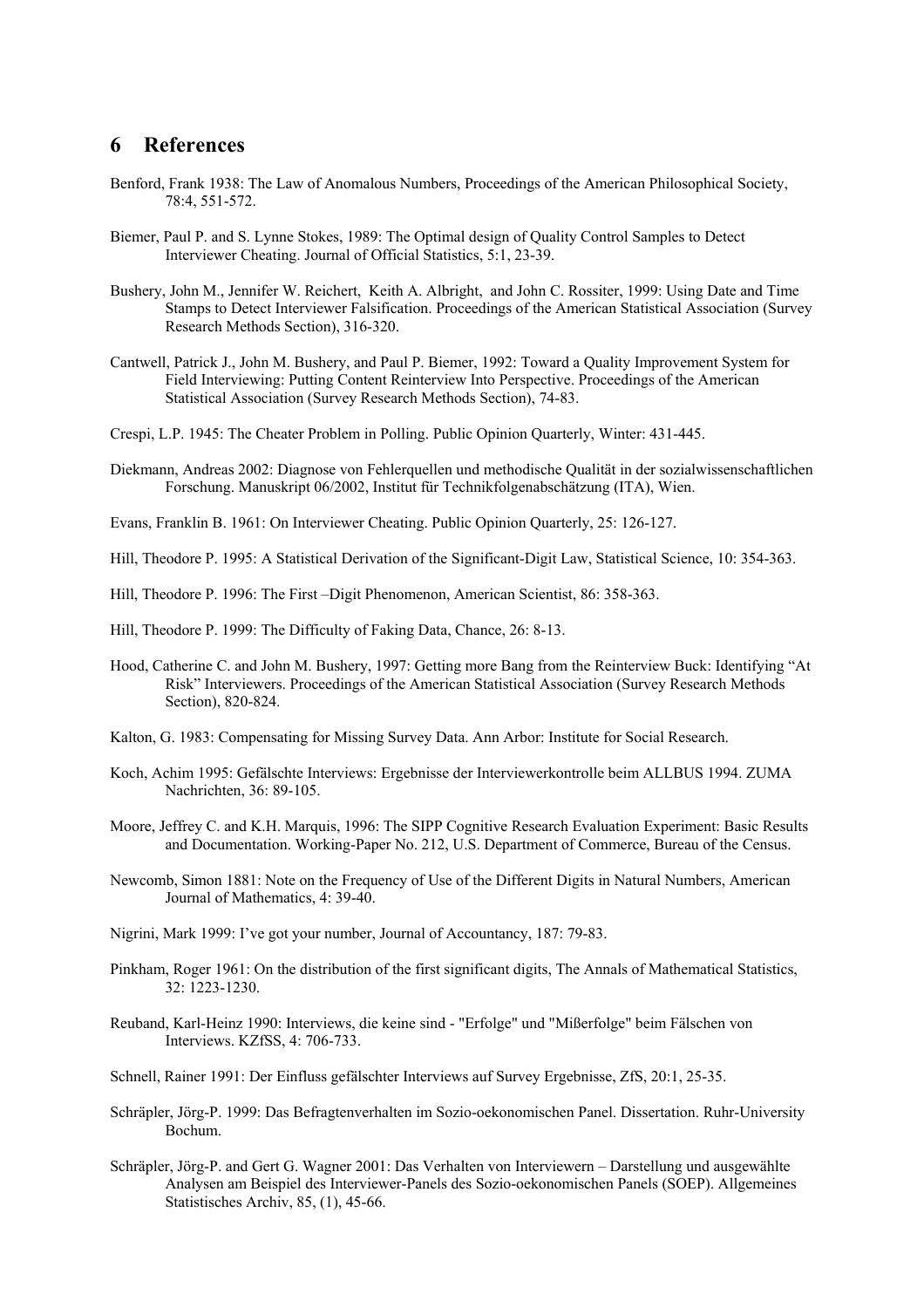- Schreiner, Irwin, Karen Pennie, Jennifer Newbrough, 1988: Interviewer falsification in Census Bureau surveys. Proceedings of the American Statistical Association (Survey Research Methods Section), 491-496.
- Stokes, S. Lynne, Patty Jones, 1989: Evaluation of the Interviewer Quality Control Procedure For the Post-Enumeration Survey. Proceedings of the American Statistical Association (Survey Research Methods Section), 696 - 198.
- Turner, Charles F., James N. Gribble, Alia A. Al-Tayyib, and James R. Chromy, 2002: Falsification in Epidemiologic Surveys: Detection and Remediation (Prepublication Draft). Technical Papers on Health and Behavior Measurement, No. 53. Washington DC: Research Triangle Institute.